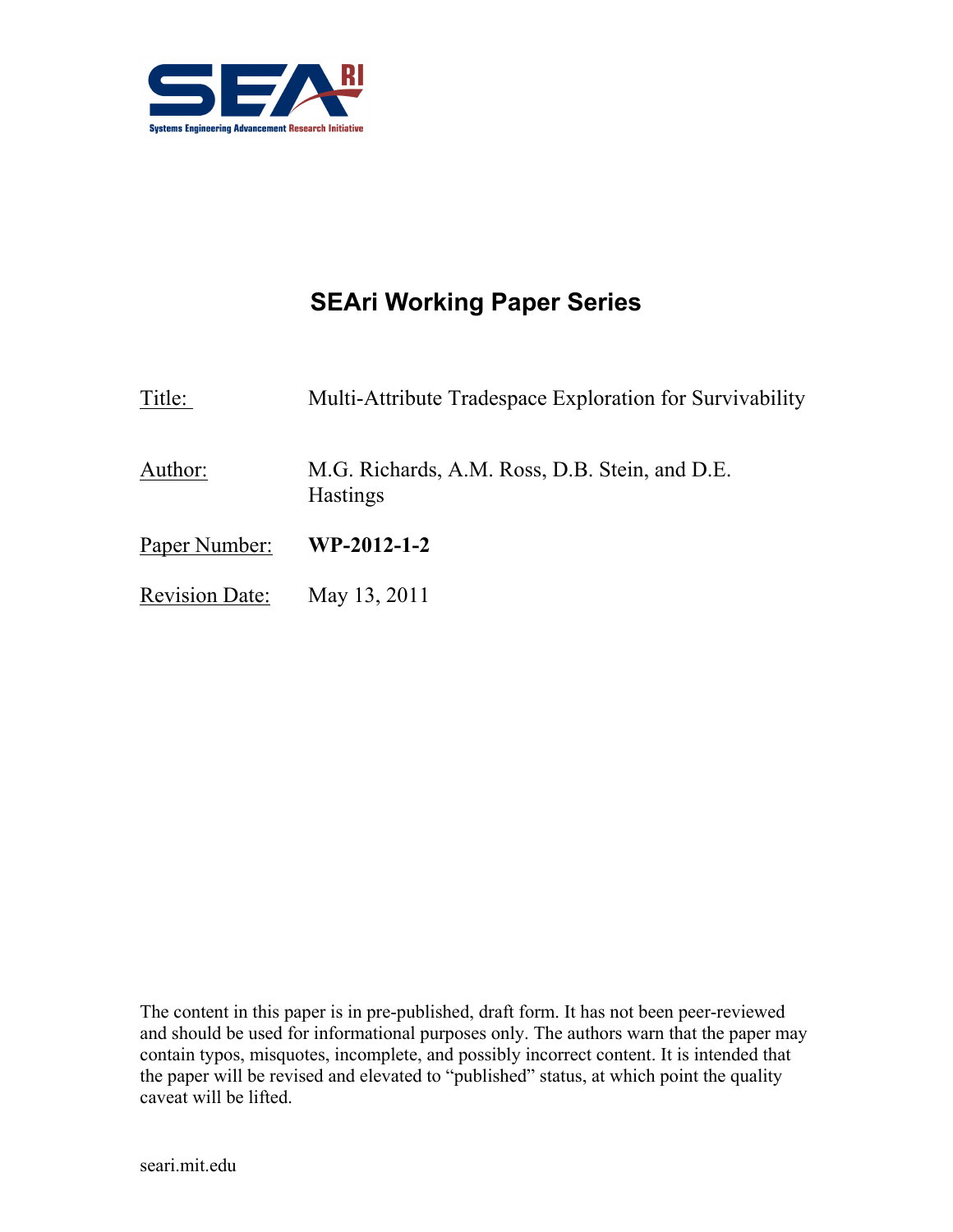# **Multi-Attribute Tradespace Exploration for Survivability**

Matthew G. Richards, \* Adam M. Ross, † David B. Stein, ‡ and Daniel E. Hastings<sup>§</sup> *Massachusetts Institute of Technology, Cambridge, MA 02139* 

**Multi-Attribute Tradespace Exploration for Survivability is a system analysis methodology that incorporates survivability considerations into the tradespace exploration process (***i.e.***, a solution-generating and decision-making framework that applies decision theory to model-based design). During the concept generation phase of tradespace exploration, the methodology applies seventeen empirically-validated survivability design principles spanning susceptibility reduction, vulnerability reduction, and resilience enhancement. During subsequent concept evaluation, the methodology adds value-based survivability metrics to traditional architectural evaluation criteria of mission utility and lifecycle cost. Applied to a satellite radar mission, the analysis methodology allowed operational survivability to be statistically evaluated across representative distributions of naturally-occurring disturbances in the space environment and for survivability to be incorporated as a decision factor earlier in the design process. Constellations in the illustrative example shown to be the most survivable mitigate disturbances architecturally rather than through additive features.** 

# **Nomenclature**

| $A_T$              |     | threshold availability, %                                                     |
|--------------------|-----|-------------------------------------------------------------------------------|
| $\Delta V$         | $=$ | change in velocity, m/s                                                       |
|                    |     |                                                                               |
| $k_i$              | $=$ | multi-attribute utility scaling factor for attribute $i$                      |
| $P_t$              | $=$ | transmit power, w                                                             |
| Ρ                  | $=$ | peak power, w                                                                 |
| R                  | $=$ | distance to target, m                                                         |
| σ                  |     | $=$ radar cross section, m <sup>2</sup>                                       |
| ν                  | $=$ | wavelength, m                                                                 |
| $T_{dl}$           | $=$ | time of design life, years                                                    |
| $U_e$              | $=$ | emergency utility threshold (zero by definition), utilities are dimensionless |
| $U_i(x_i)$         | $=$ | single-attribute utility function over attribute $x_i$                        |
| $\bar{U}_{\!\!L}$  | $=$ | time-weighted average utility loss from design utility, $U_0$                 |
| $\overline{U}_t$   | $=$ | time-weighted average utility                                                 |
| U(t)               | $=$ | utility delivery over time; multi-attribute utility trajectory                |
| $U(\underline{x})$ | $=$ | multi-attribute utility function over attributes x at a point in time         |
| $U_{x}$            | $=$ | required utility threshold                                                    |

# **I. Introduction**

Survivability engineering is critical to minimizing the impact of disturbances to the operation of space systems,<sup>1</sup> and its importance is underscored by growing survivability concerns.<sup>2,3</sup> In this paper, Multi-Attribute Tradespace Exploration (MATE) for Survivability is introduced as a general methodology for the assessment of alternative system architectures that must operate across disturbance environments. The methodology informs concept generation and system evaluation activities during conceptual design. To improve the generation of survivable design alternatives, MATE for Survivability consults seventeen survivability design principles spanning susceptibility reduction, vulnerability reduction, and resilience enhancement techniques. Empirically-derived from

 $\overline{\phantom{a}}$ 

<sup>\*</sup> Research Affiliate, Engineering Systems Division, E38-550, 77 Massachusetts Ave., mgr@alum.mit.edu. Member AIAA.

<sup>†</sup> Research Scientist, Systems Engineering Advancement Research Initiative. Senior Member AIAA.

<sup>‡</sup> Undergraduate Research Assistant, Systems Engineering Advancement Research Initiative.

<sup>§</sup> Professor of Aeronautics and Astronautics and Engineering Systems, Dean for Undergraduate Education. Fellow AIAA.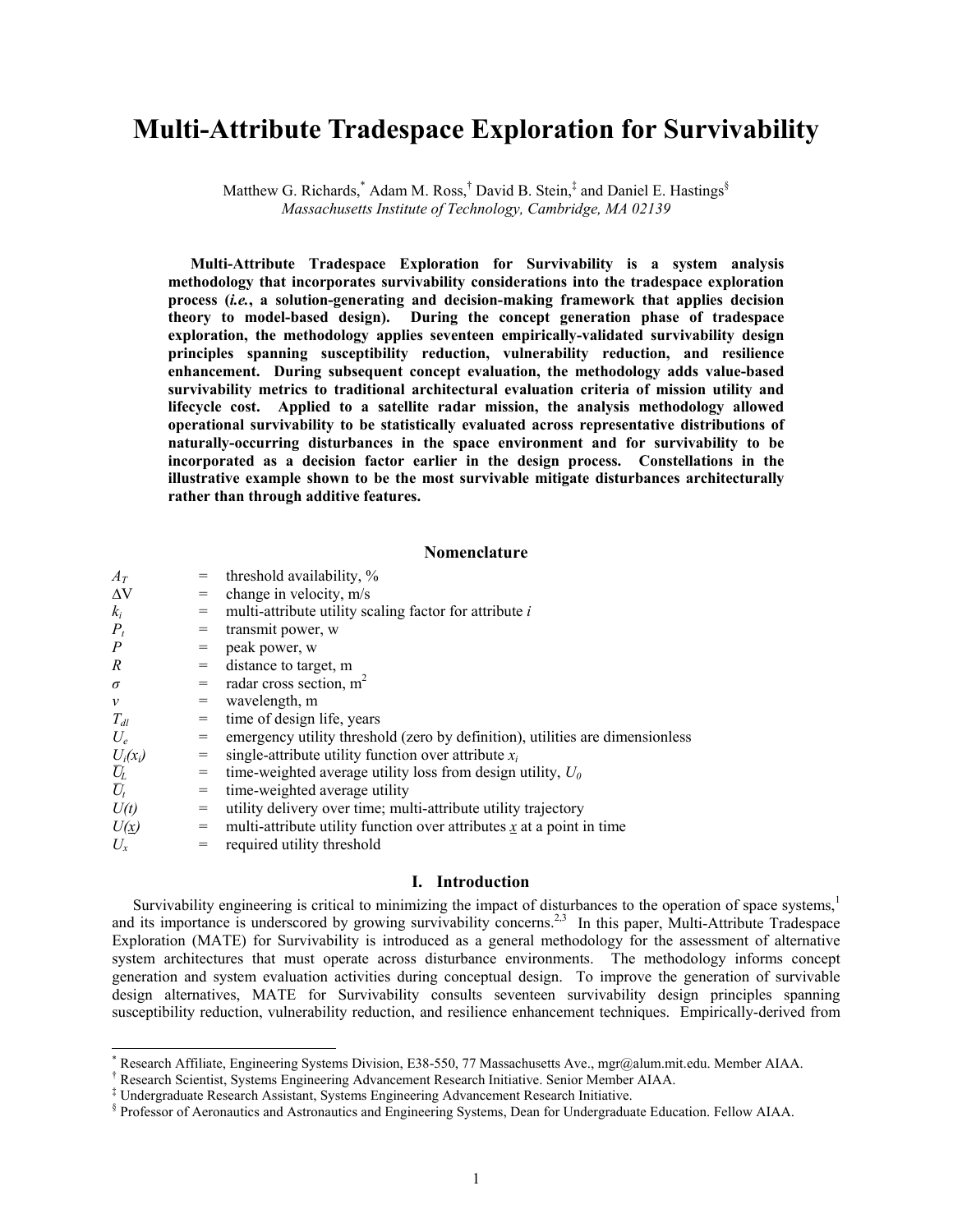highly survivable military and commercial aerospace systems,<sup>4,5</sup> the design principles enable consideration of survivability strategies that prevent system value losses across the entire lifecycle of a disturbance (*i.e.*, before, during, and after such losses are realized). To improve the evaluation of survivability, MATE for Survivability utilizes value-based metrics that assess survivability as a dynamic, continuous, and path-dependent system property.

This article complements prior work on survivability metrics<sup>6</sup> but is distinct in that it focuses on concept generation (rather than on concept evaluation) through the introduction and application of survivability design principles to tradespace exploration. While the survivability metrics have previously demonstrated the ability to rapidly filter thousands of individual satellite alternatives, the seventeen design principles have not previously been introduced, applied to concept generation of space systems, or integrated with the survivability metrics into a generalized methodology for both design and analysis. Furthermore, the value-based survivability metrics have not previously been applied to systems at an architecture-level unit-of-analysis (*e.g.*, alternative satellite constellations). Incorporating survivability considerations into the definition of the system architecture contrasts to traditional survivability methodologies which examine the cost-effectiveness of survivability features added to a baseline design.<sup>7</sup> By incorporating survivability considerations into the definition of the baseline system concept, MATE for Survivability allows survivability to be incorporated earlier into a system development.

Following this introductory section, Section II formulates the challenge of designing for survivability as a problem requiring an enhanced tradespace exploration methodology to address the limitations of current survivability engineering and system analysis methodologies. Next, Section III provides a general overview of MATE for Survivability.

Section IV applies the methodology to the analysis of satellite radar alternatives operating in the presence of disturbances from the natural space environment. First, a notional value proposition for satellite radar is elicited through multi-attribute utility interviews from a proxy decision maker. (While the notional utility interviews limit the implications of the results for satellite radar, the purpose of the case application is to demonstrate the methodology and illustrate the emergent survivability insights that may be derived from its application.) Second, concepts are proposed to meet the elicited decision maker attributes and promising alternatives are formulated as design options through a parametric design vector. Third, disturbances in the operating environment (*e.g.*, orbital debris, signal attenuation) are enumerated and concept-neutral models of disturbance frequency and magnitude are developed. Fourth, the seventeen survivability design principles are consulted to incorporate susceptibility reduction, vulnerability reduction, and resilience enhancement strategies into the design vector (*e.g.*, shielding, relay downlink option, satellite sparing). Having formulated the design problem, the performance of alternative satellite radar constellations are simulated in the fifth phase using a physics-based simulation. Deterministic performance parameters of lifecycle cost and design utility are calculated and utilized to identify Pareto-efficient satellite radar constellations operating in nominal operating environments. Sixth, the performance of the constellations across a representative sample of disturbance encounters is simulated to examine survivability and to gain an understanding of how decision maker needs are met in perturbed environments. Seventh, the survivability metrics of timeweighted average utility loss and threshold availability are applied to each design alternative as summary statistics of constellation degradation. In the eighth and final phase, integrated cost, performance, and survivability trades are performed across the design space to identify promising alternatives for more detailed analysis.

Section V discusses the implications of the case application for the design problem and for the underlying survivability analysis methodology. The tradespace results show that while most design alternatives in the design problem are survivable to the natural disturbances under consideration, the rank-order preferences of the decisionmaker on alternatives are subject to change when disturbances are taken into account. Section VI concludes the paper with a summary of the key findings.

# **II. Problem Formulation**

In addition to meeting requirements in a static context, the performance of engineering systems is increasingly defined by an ability to deliver value to stakeholders in the presence of changing operational environments, economic markets, and technological developments.<sup>8,9</sup> As temporal system properties that reflect the degree to which systems are able to maintain or even improve function in the presence of change, the "-ilities" (*e.g.*, flexibility) constitute a rich area of research for improving value delivery over the lifecycle of systems.<sup>10</sup> Applicable across engineering domains, the "-ilities" are particularly critical to space systems which are characterized by high cost, long design lives, high complexity, interdependencies with other systems, and dynamic operational contexts.<sup>11</sup>

Although survivability is an emergent system property that arises from interactions among system components and between a system and its environment, conventional approaches to survivability engineering are often reductionist, focusing only on selected properties of subsystems or modules in isolation, and fail to accommodate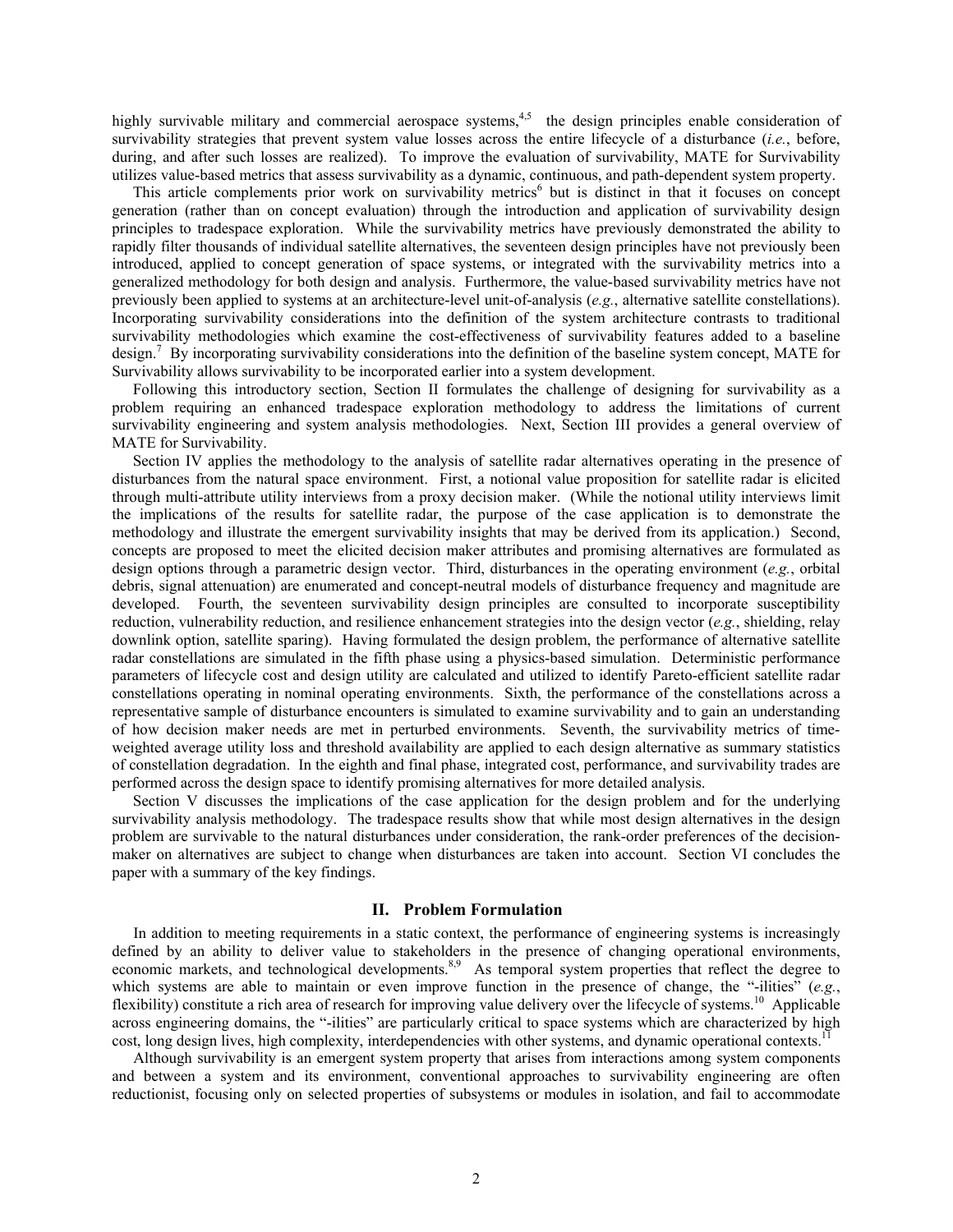dynamic threat environments.<sup>7</sup> (One notable exception demonstrated for combat aircraft is the Probabilistic System of Systems Effectiveness Methodology, POSSEM, which links engineering-level changes to campaign-level measures of effectiveness.<sup>12,13</sup>) Additionally, current methods fail to facilitate stakeholder communication for performing integrated trades among system lifecycle cost, performance, and survivability.

Given the limitations of existing survivability design methods for aerospace systems discussed in prior work<sup>14</sup> (*i.e.*, treatment of survivability as a constraint on design, static system threat assessment reports, assumption of independent disturbance encounters, limited scope, and focus on physical integrity), there is a need for a design method that (1) incorporates survivability as an active trade in the design process, (2) captures the dynamics of operational environments over the entire lifecycle of systems, (3) captures path dependencies of system survivability to disturbances, (4) extends in scope to architecture-level survivability assessments, and (5) takes a value-centric perspective to allow alternative value-delivery mechanisms in the tradespace. Recent research on how decisionmakers can recognize and evaluate dynamically relevant designs, including Multi-Attribute Tradespace  $\text{Exploration}^{15}$  and Epoch-Era Analysis,<sup>16</sup> offers a theoretical foundation for the development of an improved design methodology for survivability.

# **III. Methodology Overview: Multi-Attribute Tradespace Exploration for Survivability**

Multi-Attribute Tradespace Exploration (MATE) for survivability provides system analysts a structured approach for determining how a system can maintain value delivery across operational environments characterized by disturbances. The intent of the process is to couple the benefits of Multi-Attribute Tradespace Exploration in conceptual design with the benefits offered by the survivability design principles and the survivability metrics. In particular, MATE for Survivability is a value-driven process in which the designs under consideration are directly traced to the value proposition<sup>17</sup>, and the measures-of-effectiveness reflect the preferences of the decision-maker during nominal and perturbed environmental states. By following a parametric modeling approach, broad exploration of the tradespace is enabled in which the decision-maker gains an understanding of how their value proposition maps onto a large number of alternative system concepts. By emphasizing breadth rather than depth, promising areas of the tradespace may be selected with confidence for further analysis, and sensitivities between survivability design variables and disturbance outcomes may be explored.

# **A. Legacy Methodology: Multi-Attribute Tradespace Exploration**

MATE for Survivability builds on the legacy conceptual design methodology of Multi-Attribute Tradespace Exploration (MATE). MATE applies decision theory to model and simulation-based design. Decoupling the design from the need through tradespace exploration, MATE is both a solution-generating as well as a decision-making framework. (Many "value-centric design methods"<sup>18</sup> exist for evaluating, and sometimes motivating the generation of, design alternatives<sup>19</sup>, such as Robust Concept Exploration Method (RCEM)<sup>20</sup>. These methods often combine techniques from multiple disciplines, such as robust design for generating and framing alternatives, multidisciplinary optimization for evaluating alternatives<sup>21,22</sup>, and decision theory for ranking alternatives. Evaluation and ranking techniques such as Analytic Hierarchy Process<sup>23</sup>, Multi-Attribute Utility Analysis<sup>29</sup>, and Technique for Order Preference by Similarity to Ideal Solution  $(TOPSIS)^{24}$  each vary in their approach, and are incorporated to varying degrees in published conceptual design and evaluation methods. MATE couples both the solution generating and evaluating and ranking techniques, distinguishing it from traditional decision analyses techniques which often focus on the evaluation and ranking step. Techniques such as cost-benefit analysis<sup>25</sup>, or real options analysis, fall short in generating alternatives for evaluation<sup>26,27</sup>.) The survivability enhancement to MATE described in this paper could be similarly applied to other conceptual design generation and evaluation methods. Because MATE displayed the desired properties of being value-focused, and general in applicability, it was selected as the legacy method for survivability enhancement. Descended from the Generalized Information Network Analysis (GINA) methodology which applies metrics from information theory to the quantitative evaluation of communications spacecraft,<sup>28</sup> MATE draws on multi-attribute utility theory<sup>29</sup> to expand the analysis to systems that cannot be modeled as information networks. To date, MATE has been applied to over a dozen (mostly aerospace) systems and utilized in research examining requirements generation,  $30$  policy uncertainty,  $31$  space system architecting and design,  $32,33$  concurrent engineering,  $34$  spiral development,  $35$  evolutionary acquisition,  $36,37$ modularity,<sup>38</sup> orbital transfer vehicle design,<sup>39</sup> and value robustness.<sup>40</sup>

Ref. 32 provides a detailed description of example 48 steps comprising a full MATE study. At a high level, the process consists of three general phases: mission definition, concept generation, and design evaluation. In the first phase, the mission needs and preferences of a decision-maker are defined and specified with attributes (*i.e.*, decision-maker-perceived metrics that measure how well decision-maker-defined objectives are met). Attributes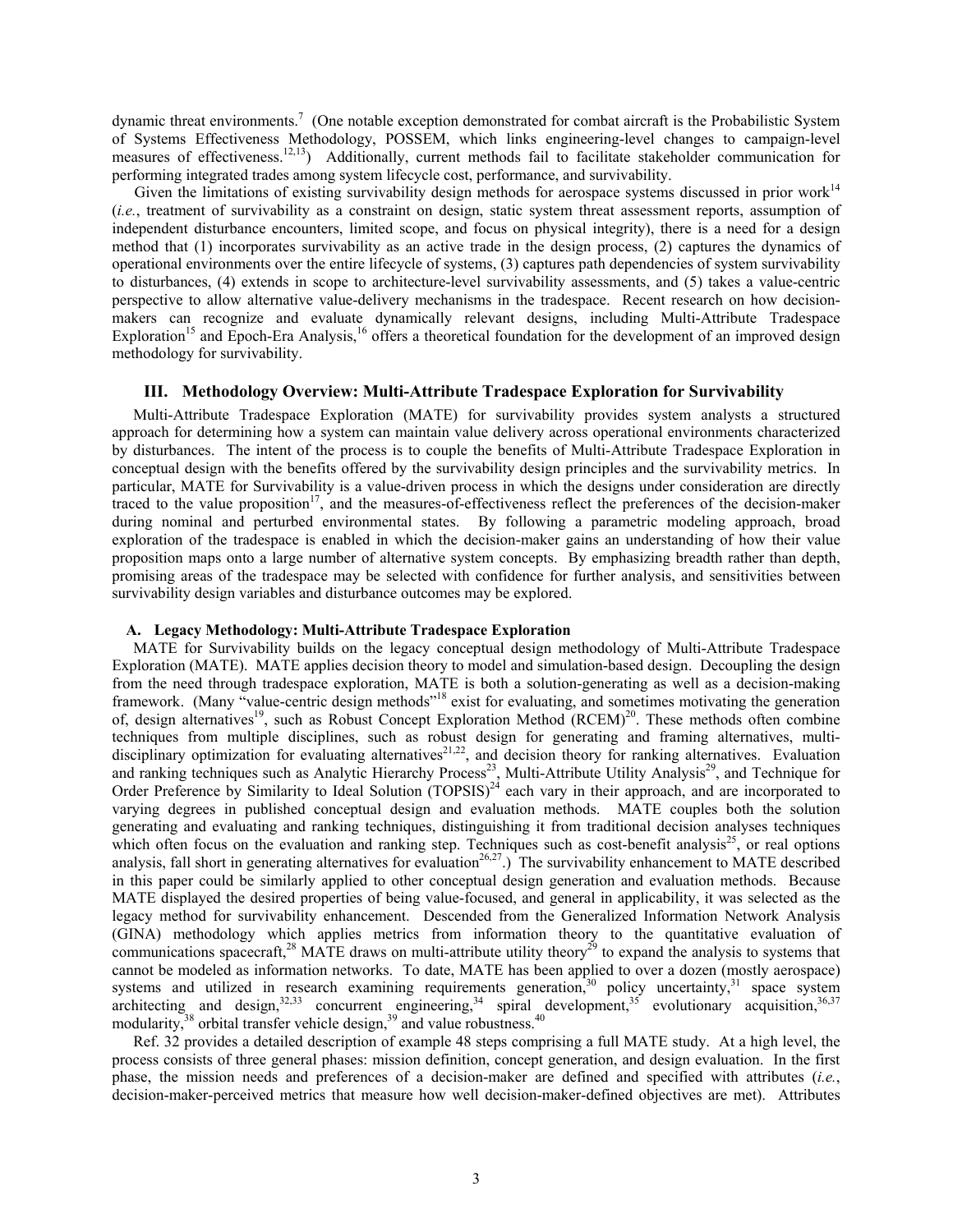and their associated utility curves and multiplicative weighting factors are elicited through formal utility interviews with decision-makers. Single-attribute utility curves are typically aggregated using a multiplicative utility function (*i.e.*, a dimensionless metric of user satisfaction ranging from 0, minimally acceptable, to 1, highest of expectations).

In the second phase, the attributes are inspected and various design variables are proposed that drive performance in the attributes. (Design variables are designer-controlled quantitative parameters that reflect aspects of a concept, which, taken together as a set, uniquely define a system architecture.) Each possible combination of design variable enumeration choices constitutes a unique design vector, and the set of all possible design vectors constitutes the design-space. This solution-generating phase—using the decision-maker-derived attributes to propose design variables to include in the trade study—explicitly links the value and technical domains of a system.

In the third phase, physics-based models are developed to evaluate the lifecycle cost and utility of the designs under consideration. To assess the full-factorial sampling of the design space, parametric computer models are used to transform each design vector into attribute values against which utility functions can be applied. Following a MATE analysis, a limited number of Pareto-efficient designs may then be matured in a concurrent engineering environment. The broad, front-end evaluation of thousands of design alternatives on a common, quantitative basis provides decision-makers a prescriptive framework for selecting designs to carry forward for more detailed analysis.

#### **B. Incorporating Survivability Considerations into Multi-Attribute Tradespace Exploration**

Multi-Attribute Tradespace Exploration for Survivability extends the existing MATE approach by incorporating survivability considerations into each phase of the MATE process. In addition to eliciting attributes from decisionmakers (*i.e.*, stakeholders with control over system development resources) to specify the system value proposition, the mission definition phase includes the enumeration of disturbances to characterize the operational environment of the system under analysis. The concept generation phase is extended by applying the survivability design principles to the design vector.<sup>41</sup> This application ensures that a broad portfolio of behavioral and structural survivability strategies is considered for inclusion in the subsequent tradespace exploration. In the design evaluation phase, the static MATE analysis of estimating the lifecycle cost and multi-attribute utility of each design alternative is supplemented by a dynamic, lifecycle analysis to model the performance of design alternatives over distributions of representative disturbances from a Monte Carlo analysis. The utility trajectory outputs from the dynamic analysis (*i.e.*, distributions of multi-attribute utility over time) may be then evaluated using the survivability metrics as summary statistics.<sup>6</sup> Integrating the deterministic assessment of lifecycle cost and mission utility (at beginning of life) with the stochastic survivability metrics allows decision-makers to navigate an integrated tradespace of lifecycle cost, mission utility, and operational survivability. Figure 1 provides a flow chart of MATE for Survivability and identifies relationships with the legacy MATE process (*i.e.*, either unchanged from MATE, evolved from MATE, or new to MATE).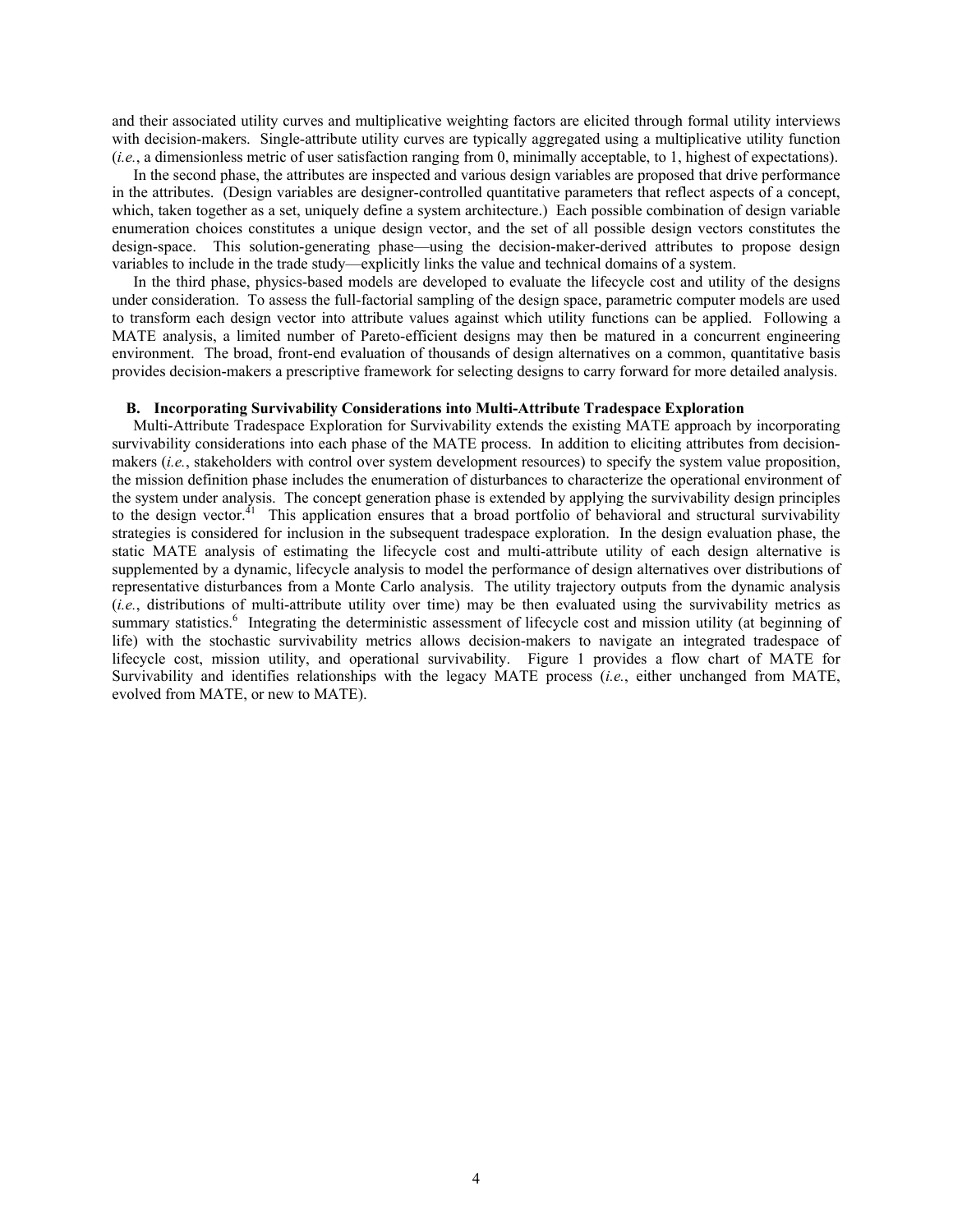

**Figure 1. Multi-Attribute Tradespace Exploration (MATE) for Survivability** 

Given the extensions to the legacy MATE process, MATE for Survivability is implemented over eight general phases:

- 1. **Elicit value proposition** Identify mission statement and quantify decision-maker needs during nominal and emergency states.
- 2. **Generate concepts** Formulate system concepts that address decision-maker needs.
- 3. **Characterize disturbance environment** Develop concept-neutral models of disturbances in operational environment of proposed systems.
- 4. **Apply survivability principles** Incorporate susceptibility reduction, vulnerability reduction, and resilience enhancement strategies into design alternatives.
- 5. **Model baseline system performance** Develop physics-based performance models of design alternatives to gain an understanding of how decision-maker attributes are met in a nominal operational environment. Develop parametric cost models to estimate lifecycle cost.
- 6. **Model impact of disturbances on lifecycle performance** Model and simulate performance of design alternatives across a representative sample of disturbance encounters to gain an understanding of how decisionmaker needs are met in perturbed environments.
- 7. **Apply survivability metrics** Compute time-weighted average utility loss and threshold availability for each design alternative as summary statistics for system performance across representative operational lives.
- 8. **Explore tradespace** Perform integrated cost, performance, and survivability trades across design space to identify promising alternatives for more detailed analysis.

The following section illustrates the methodology through an application to satellite radar.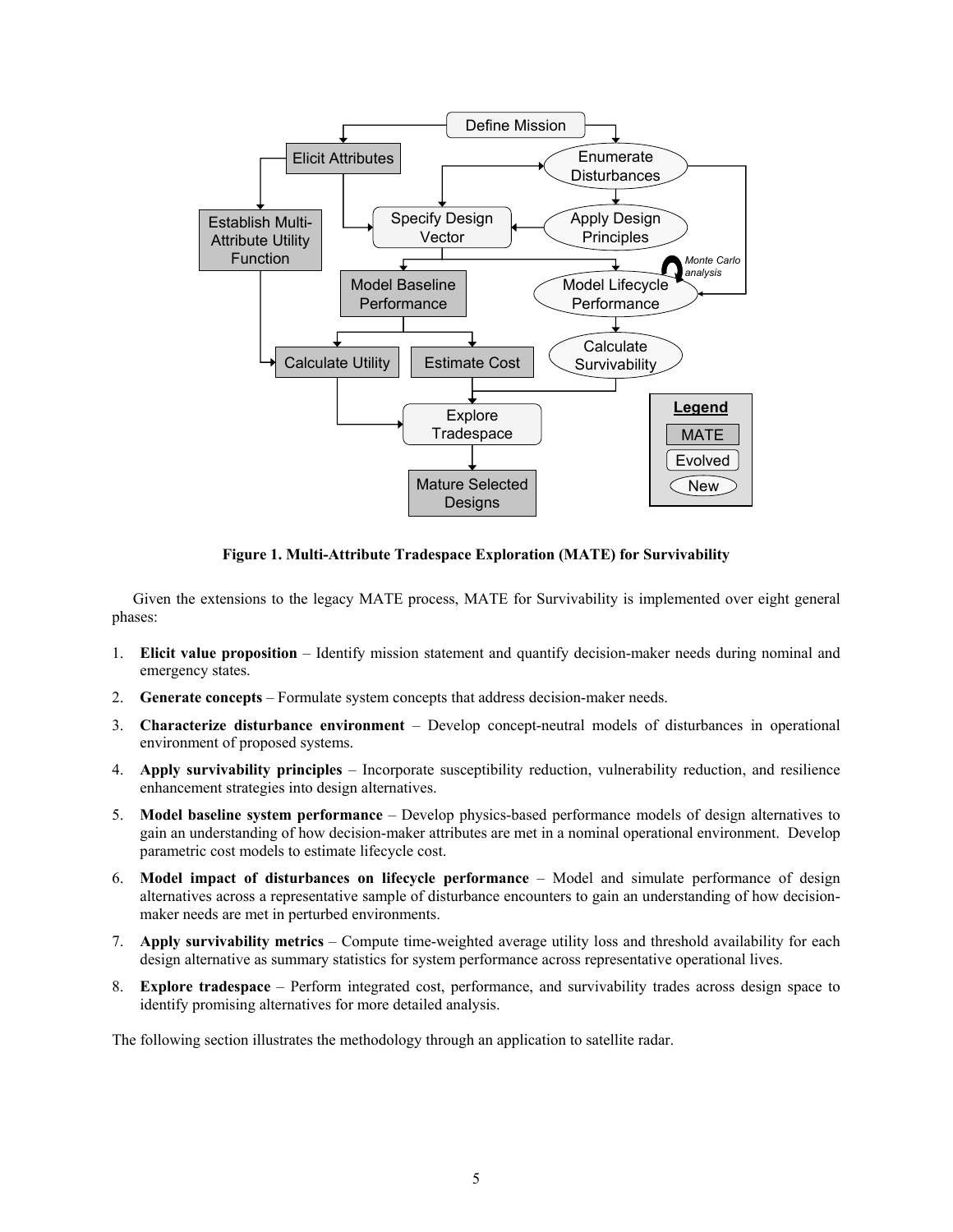# **IV. Case Application: Satellite Radar**

This section applies MATE for Survivability to an analysis of alternative satellite radar constellations. Radar systems provide unique all-weather reconnaissance and surveillance capabilities.<sup>42,43</sup> Transitioning radar sensors from airborne to space platforms is challenging, particularly the range requirements and strict size, weight, power, and reliability requirements imposed by satellites.<sup>44</sup> Given the repeated attempts over the past decade by the U.S. military to acquire a satellite radar capability (*e.g.*, Discover II,<sup>45</sup> Space-Based Radar [SBR],<sup>46</sup> Space Radar<sup>47</sup>) and the taxpayer dollars at stake, satellite radar offers a promising subject both to test the proposed survivability analysis methodology and to gather prescriptive insights to inform future trade studies.

Past analyses of satellite radar alternatives have focused on the synthetic aperture radar (SAR) imaging and GMTI missions because they are considered the highest priority, driving missions.<sup>45,48,49</sup> In applying MATE for Survivability to satellite radar, a simplifying assumption is made to focus on ground-moving target identification (GMTI). Therefore, operational utility is assessed in terms of the GMTI mission for a single decision-maker rather than introducing multi-stakeholder tensions across users of SAR and GMTI. (Ref. 40 provides one approach for incorporating multi-stakeholder considerations into MATE, and Ref. 49 provides a specific application of the methodology to competing stakeholders in satellite radar.)

#### **A. Phase 1: Elicit Value Proposition**

In the first phase of MATE for Survivability, attributes are elicited from a decision-maker as quantifiable parameters for measuring how well decision-maker-defined objectives are met. Six key attributes for the GMTI mission were derived from interviews (described in Ref. 48): (1) number of target boxes, (2) minimum detectable target velocity, (3) minimum detectable radar cross section, (4) target acquisition time, (5) track life, and (6) tracking latency.<sup>48,49</sup> These attributes provide quantitative performance metrics that can be used to define mission utility for a tactical military user. While the former three attributes are satellite-level properties that characterize the performance of the radar sensor, the latter three attributes characterize constellation performance.

| <b>Attribute</b>                                               | <b>Definition</b>                                                                                                                                                              | <b>Acceptable</b><br>Range |
|----------------------------------------------------------------|--------------------------------------------------------------------------------------------------------------------------------------------------------------------------------|----------------------------|
| number of target<br>boxes                                      | number of 200x200 km target boxes (consisting of<br>targets with a given velocity and radar cross<br>section) that can be imaged by a single satellite<br>during a single pass | $1 \rightarrow 6$          |
| minimum detectable<br>velocity (m/s)                           | lowest possible velocity of a target that can be<br>detected from the backdrop of its surroundings                                                                             | $5 \leftarrow 50$          |
| minimum detectable<br>radar cross section<br>(m <sup>2</sup> ) | minimal target area capable of reflecting a signal<br>detectable by the radar's receiver in response to a<br>radar pulse                                                       | $0.01 \div 1000$           |
| target acquisition<br>time (min)                               | 95 <sup>th</sup> percentile longest duration until a randomly<br>assigned target can be tracked                                                                                | $0 \leftarrow 300$         |
| track life (min)                                               | 95 <sup>th</sup> percentile shortest duration of continuous<br>target monitoring                                                                                               | $1 \rightarrow 60$         |
| tracking latency<br>(min)                                      | 95 <sup>th</sup> percentile longest duration until Moving<br>Target Identification data is received by warfighter                                                              | 1 ← 240                    |

**Table 1. Satellite Radar Attributes (GMTI)** 

Table 1 defines the six attributes and describes ranges of acceptability, as expressed in the interviews. Each attribute delivers zero utility when it is at the "worst" value that is still acceptable to the stakeholders. A utility of one is reached when the stakeholders are fully satisfied. Increasing utility (from 0 to 1) is indicated in Table 1 by the direction of the arrows. As illustrated in Figure 2, the attributes that range over many orders of magnitude are assumed to map logarithmically to the attributes, while attributes with narrower ranges have a near-linear mapping. These particular single attribute utility curves are based on informal interviews with experts providing sketches of utility for various levels of attributes. The weights were derived from an attribute importance ranking provided in the interviews. Sensitivity analysis on utility function "shapes" as well as ranges, weights, and attribute set definition can be performed in terms of enumerating various "preference epochs" to understand the impact of varying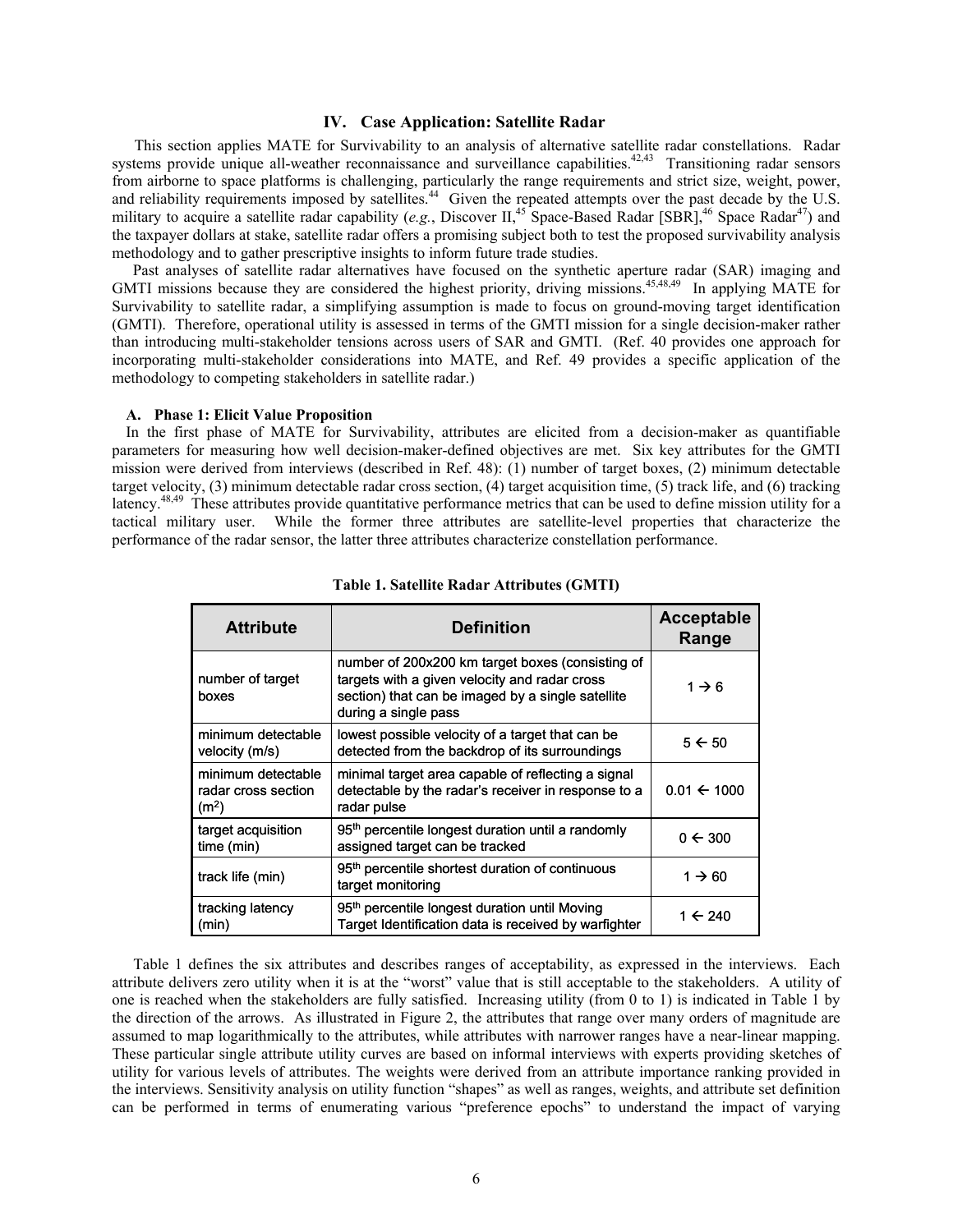preferences on the evaluation of alternative designs.<sup>49,50</sup> Alternatives that are less sensitive to preference assumptions can be identified through such analyses.

The attributes are used to compute the utility using multi-attribute utility methods. For the illustrative purpose of this published study, the attribute ranges and utility functions are based on approximate data. While conducting formal utility interviews are preferred for mapping the attributes to utility, since they are derived from expressed desires, these proxy values are still more likely to correspond to stakeholder expectations than assuming an analystproposed objective function. The attribute set maps closely to the attribute set used in a 2002 study of SBR alternatives: tracking area, minimum detectable speed, SAR resolution, SAR area, geolocation accuracy, gap time, and center of gravity area.<sup>3</sup>



**Figure 2. Single-Attribute Utility Functions for GMTI** 

Since the purpose of this case study is to illustrate the survivability method described in this paper, and not make particular recommendations for a satellite radar tracking mission, some simplifications to the analysis were made for clarity. To determine the multi-attribute utility for the GMTI mission, a simple linear-weighted sum is used in which the single-attribute utilities are multiplied by their respective  $k_i$  weighting factors:

$$
U(\underline{X}) = \sum_{i=1}^{6} k_i \cdot U(X_i)
$$
 (1)

To incorporate survivability considerations into the value elicitation phase, it is necessary to consider whether stakeholder expectations change during and immediately after disturbance events. For the case of a constellation of military radar satellites, it is assumed that tactical user expectations for GMTI are not reduced as a function of space environmental disturbances given the military's emphasis on assured capability.

# **B. Phase 2: Generate Concepts**

Following elicitation of decision-maker attributes, alternative design concepts for the satellite radar tradespace are generated in Phase 2. The concepts focus on conventional designs and are informed by existing analyses of military satellite radar.<sup>51</sup> Current or near-future satellite radar technology documented in the literature constrain the design space.<sup>52,53</sup> It is assumed that the satellites interact with existing or near-future space communication and ground communication infrastructure to disseminate GMTI data. Consideration is also given to the possibility of direct, in-theater tasking and downlink.

In Table 2, the attributes are inspected and various design variables and associated ranges and enumerations are proposed. (Design variables are designer-controlled quantitative parameters that reflect aspects of a concept, which taken together as a set uniquely define a system architecture.) Possible combinations of design variable enumeration levels constitute an architecture alternative, and the set of all possible alternatives constitutes the design-space. This solution-generating phase—inspecting the decision maker-derived attributes to determine which design variables to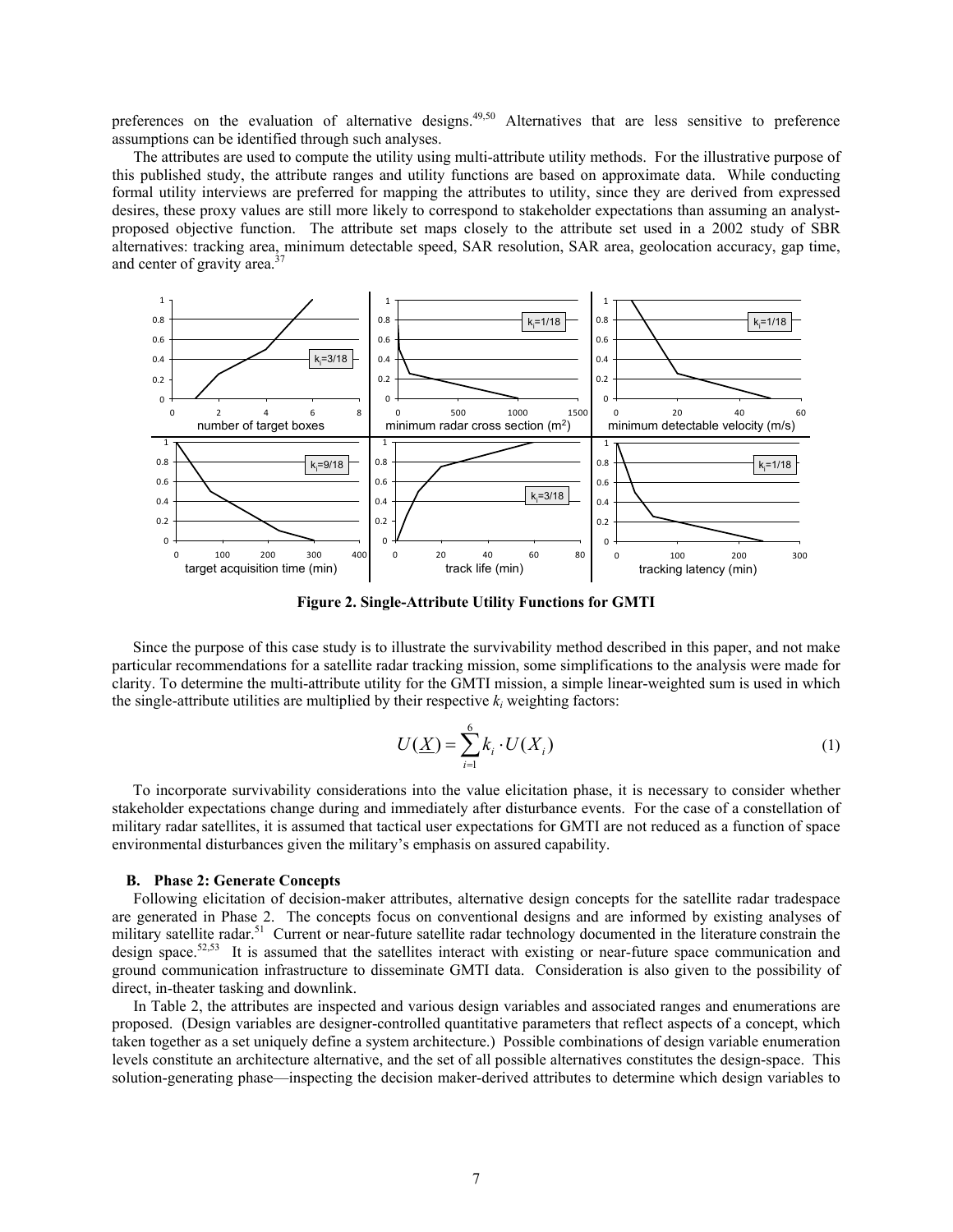include in the trade study, along with appropriate enumeration ranges for the design variables—ensures that design activities in the technical domain are explicitly linked to the stakeholder needs elicitation in the value domain.

|           |                             |                                                                            | <b>ATTRIBUTES</b>     |                         |                                  |                       |                                   |                  |                    |                     |                 |                   |                 |               |                              |                      |                       |                     |
|-----------|-----------------------------|----------------------------------------------------------------------------|-----------------------|-------------------------|----------------------------------|-----------------------|-----------------------------------|------------------|--------------------|---------------------|-----------------|-------------------|-----------------|---------------|------------------------------|----------------------|-----------------------|---------------------|
|           |                             | <b>Mission</b><br>Programmatics<br>Tracking<br>Schedule<br>Cost<br>Imaging |                       |                         |                                  |                       |                                   |                  |                    |                     |                 |                   |                 |               |                              |                      |                       |                     |
|           |                             |                                                                            |                       |                         |                                  |                       |                                   |                  |                    |                     |                 |                   |                 |               |                              |                      |                       |                     |
|           |                             |                                                                            | Target RCS<br>Minimum | Velocity<br>Discernable | <b>Boxes</b><br>Number of Target | <b>Target ID Time</b> | Track Life<br>Target <sup>-</sup> | Tracking Latency | Resolution (Proxy) | per Pass<br>Targets | Field of Regard | Revisit Frequency | Imaging Latency | Baseline Cost | (Era)<br><b>Actual Costs</b> | Schedule<br>Baseline | Actual Schedule (Era) | <b>Total Impact</b> |
|           | <b>Variable Name</b>        | <b>Definition Range</b>                                                    |                       | Min.                    |                                  |                       |                                   |                  |                    |                     |                 |                   |                 |               |                              |                      |                       |                     |
|           | <b>Peak Transmit Power</b>  | 1.5 10 20 [KW]                                                             | 9                     | 9                       | 9                                | 3                     |                                   |                  | 9                  | 9                   | 9               | 0                 |                 | 9             | 9                            | 9                    | 9                     | 96                  |
| <b>SC</b> | Radar Bandwidth             | .5 1 2 [GHz]                                                               | 9                     | 9                       | 3                                | 3                     |                                   |                  | 9                  | 9                   | 9               | 0                 |                 | 3             | 3                            | 3                    | 3                     | 66                  |
|           | Physical Antenna Area       | 10 40 100 200 [m <sup>^2</sup> ]                                           | 9                     | 9                       | 9                                | 3                     |                                   |                  | 9                  | 9                   | 9               | 1                 | 1               | 9             | 9                            | 9                    | 9                     | 97                  |
|           | Antenna Type                | Mechanical vs. AESA                                                        | 9                     | 9                       | 9                                | 3                     | 3                                 | $\mathbf{1}$     | 9                  | 9                   | 9               | $\mathbf{1}$      | 1               | 9             | 9                            | 9                    | 9                     | 99                  |
| VARIABLE  | Satellite Altitude          | 800 1200 1500 [km]                                                         | 9                     | 9                       | 3                                | 9                     | 9                                 | 3                | 9                  | 9                   | 9               | 9                 | 3               | 1             | 1                            | 1                    |                       | 85                  |
|           | Constellation Type          | 8 Walker IDs                                                               | 0                     | 0                       | 1                                | 9                     | 9                                 | 3                | 0                  | 0                   | 3               | 9                 | 3               | 9             | 9                            | 9                    | 9                     | 73                  |
| ESIGN     | Comm. Downlink              | Relay vs. Downlink                                                         | 0                     | 0                       | 0                                | 0                     | 0                                 | 9                | $\mathbf 0$        | 0                   | 0               | $\mathbf 0$       | 9               | 9             | 9                            | 3                    | 9                     | 48                  |
|           | <b>Tactical Downlink</b>    | Yes vs. No                                                                 | 0                     | 0                       | 0                                | 0                     | 3                                 | 9                | 0                  | 0                   | 0               | 0                 | 9               | 9             | 9                            | 3                    | 9                     | 51                  |
| ۵         | Maneuver Package            | 1x, 2x, 4x                                                                 | $\mathbf{1}$          |                         |                                  | 1                     |                                   | 0                | $\mathbf{1}$       |                     |                 | 1                 | 0               | 9             | 3                            | 3                    | 3                     | 27                  |
|           | <b>Constellation Option</b> | none, long-lead, spare                                                     | 0                     | 0                       | 0                                | 0                     | $\Omega$                          | 0                | 0                  | 0                   | 0               | 0                 | 0               | 9             | 9                            | 9                    | 9                     | 36                  |
|           | Total                       |                                                                            | 46                    | 46                      | 35                               | 31                    | 28                                | 28               | 46                 | 46                  | 49              | 21                | 28              | 76            | 70                           | 58                   | 70                    |                     |

#### **Table 2. Value Mapping Matrix for Satellite Radar**

In Table 2, the columns consist of attributes elicited from decision makers and the rows consist of potential design variables for incorporation in the trade study. The intersecting cells—indicating the interaction between a design parameter and an attribute—are scored on a "no impact," "low impact," "medium impact," and "high impact" scale (i.e., 0, 1, 3, and 9, respectively). An aggregate sum is computed for each design variable row as an indicator of the importance of its inclusion in the design-space. This matrix exercise is a mapping of the perceived relationship between choices in the design space and "performance" in the value space and is equivalent to a very low fidelity model. Rather than being used to actually evaluate alternatives, this matrix has been used to help prioritize experience-based predicted design drivers. After evaluation models are constructed, the actual complex relationship between the design space and value space can be compared to this low fidelity initial assessment. (The size of the tradespace grows geometrically as design variables are added, requiring the pre-screening of design variables if limited computing resources are available. Various techniques exist for either pre-screening, or intelligently sampling the design space in order to reduce the problem to lower dimensionality for computationally constrained modeling efforts. The particular choice of technique does not affect the overall method described herein.). In addition to informing selection of design variables for subsequent modeling and simulation (rows), the design value mapping matrix may also be used to check whether the selected design variables adequately drive value delivery across all of the stakeholder-derived attributes (columns).

The preliminary set of design variables in Table 2 includes elements of the radar sensor deployed, orbital properties of the satellite platforms, communications systems, and other satellite capabilities. Selecting a value for each particular design variable involves making a host of trade-offs. For example, as discussed in Ref. 45, two major options exist for radar antennae: active electronically-scanned arrays (AESA) or conventional reflectors.

# **C. Phase 3: Characterize Disturbance Environment**

Once the baseline design vector is established, the next step in a traditional MATE study is to model the performance of the design alternatives to estimate lifecycle cost and utility. In MATE for Survivability, this step is preceded by two phases: characterizing the disturbance environment (Phase 3) and applying the survivability principles to the design vector (Phase 4).

Having selected a general system concept for the satellite radar system, environmental disturbances are enumerated and characterized. Table 3 shows the disturbances for an Earth-observing satellite operating at 800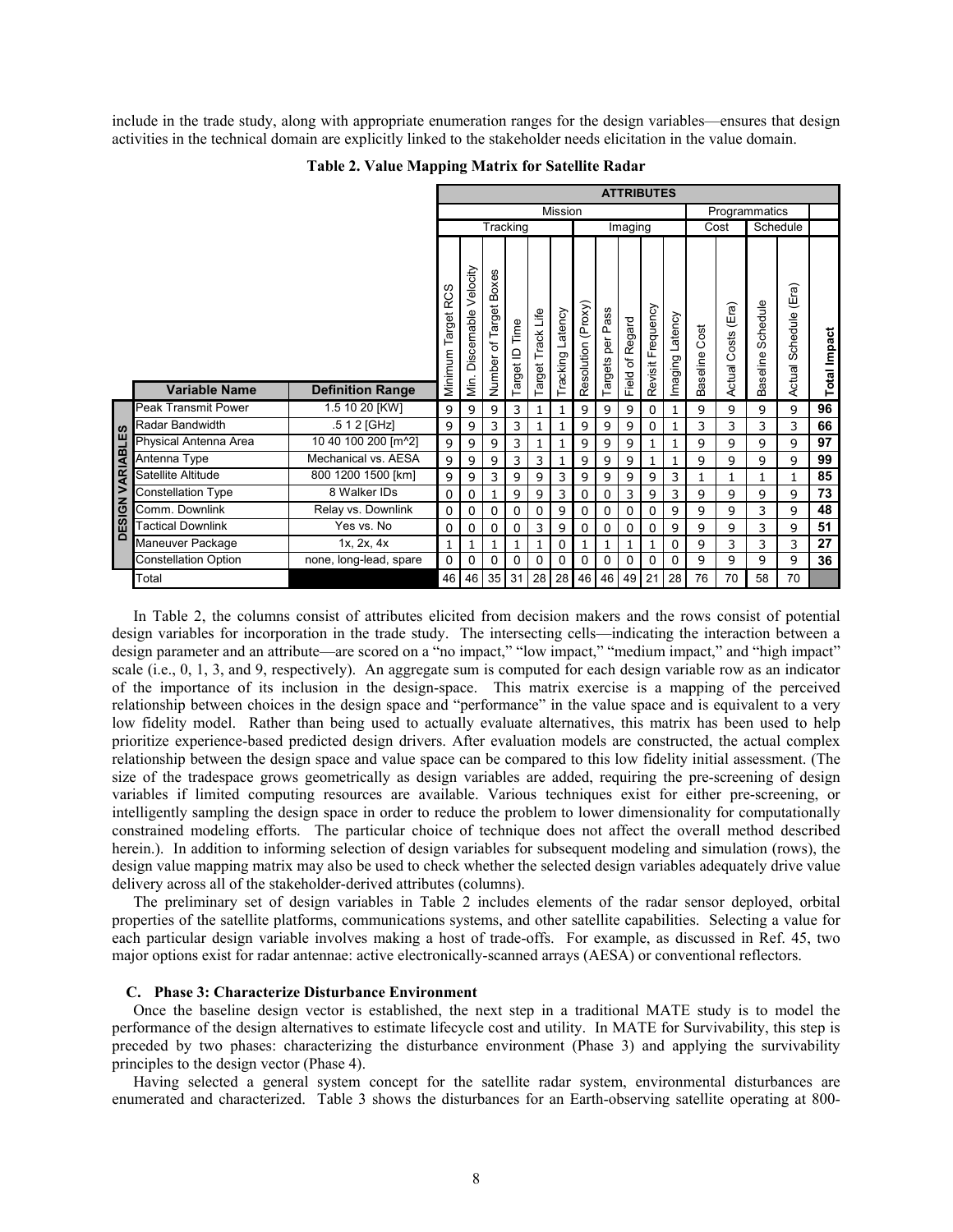1500 km and a 53º inclination. Since all disturbances are not of equal concern, an importance score for each disturbance is assigned based on the magnitude of impact and likelihood of occurrence. (The importance score provides a relative ranking of disturbances in the space environment on mission impact. The scores may range from 0 [*i.e.*, effects produced can be ignored] to 10 [*i.e.*, effects produced will negate mission].) The importance estimates for the first four disturbances in Table 3 are based on Ref. 54 and the subsequent estimates are based on engineering judgment. For example, aerodynamic drag forces from the upper atmosphere may degrade orbits and chemically erode surfaces.<sup>55</sup> However, given that the circular orbits in the design vector begin at 800 km, this disturbance is of low importance to the design vector. In contrast, micrometeorites and debris are of concern to Earth-observing constellations at this altitude.

| <b>Disturbance</b>            | Importance (1-10) |
|-------------------------------|-------------------|
| Atmospheric drag fluctuations |                   |
| Arc discharging               |                   |
| High-flux radiation           |                   |
| Micrometeorites/debris        |                   |
| Signal attenuation            |                   |
| Change in target definition   |                   |
| Failure of relay backbone     |                   |
| Loss of ground node           |                   |

**Table 3. Environmental Disturbances to Satellite Radar** 

Having enumerated disturbances types, the disturbances are checked for non-additive interactions. For example, an intelligent pairing of certain disturbances by an adversary may lead to non-linear losses in value delivery. Given an intelligent adversary, it would be necessary to include such combinations of disturbances as additional rows in Table 3.

For the analysis of satellite radar, the focus is on naturally occurring disturbances in the space environment that are assumed to be randomly distributed. Therefore, while it remains necessary to model the impact of extreme combinations of disturbances in Phase 6, such interactions do not dominate the general characterization of the disturbance environment in Phase 3.

# **D. Phase 4: Apply Survivability Principles**

After the baseline set of design variables is established and the disturbance environment is characterized, the survivability design principles are applied to the tradespace. Applying the design principles supplements the concept generation activities in Phase 2 by incorporating survivability strategies that mitigate the disturbances identified in Phase 3. This phase consists of five steps: (1) enumerate survivable concepts from design principles, (2) parameterize survivable concepts with design variables, (3) assess ability of design variables to mitigate disturbances, (4) filter survivability design variables, and (5) finalize design vector.

First, seventeen empirically-validated survivability design principles<sup>4,5</sup> are consulted to inform the generation of system concepts that mitigate the impact of each disturbance. Each design principle provides a concept-neutral architectural strategy for achieving survivability. Given the baseline set of design variables and environmental disturbances, a variety of concept enhancements may be brainstormed for the satellite radar mission. The first two columns of the Survivability Design Variable Mapping Matrix (Table 4) illustrate this mapping. For example, the design principle of margin is applied to the satellite constellation as well as to four different spacecraft subsystems (*i.e.*, power generation, communications, propulsion, and data storage). The design principle of redundancy is also applied to different elements of the system architecture, including the satellite-level, constellation level, and ground segment. In all, 24 concepts are generated from 13 of the survivability design principles. (Given the focus on natural disturbances, the selected Type I survivability design principles that modify the observations, decisionmaking, and actions of hostile actors are not applicable).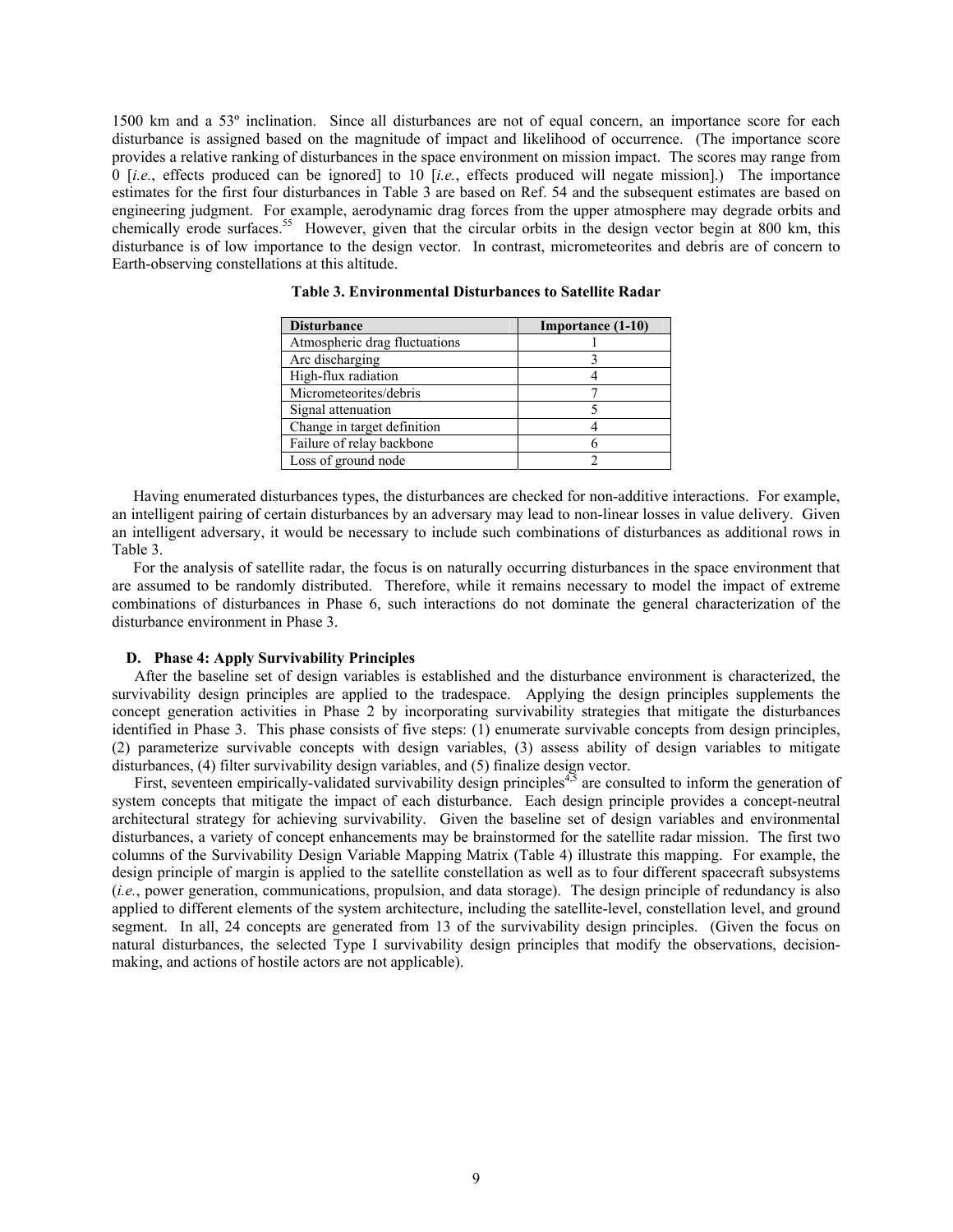# **Table 4. Survivability Design Variable Mapping Matrix**

|      |                        |                                  |                                 |                               |                 |                     | disturbances             |                    |                             |                          |                     |  |  |  |
|------|------------------------|----------------------------------|---------------------------------|-------------------------------|-----------------|---------------------|--------------------------|--------------------|-----------------------------|--------------------------|---------------------|--|--|--|
|      | design principles      | concept enhancements             | design variables (units)        | atmospheric drag fluctuations | arc discharging | nigh-flux radiation | micrometeorites / debris | signal attenuation | change in target definition | ailure of relay backbone | loss of ground node |  |  |  |
|      | prevention             | reduce exposed surface area      | antenna area (m^2)              | $\overline{9}$                | $\Omega$        | 3                   | $\overline{9}$           | 0                  | $\mathbf 0$                 | $\Omega$                 | $\overline{0}$      |  |  |  |
|      | mobility               |                                  |                                 |                               |                 |                     |                          |                    |                             |                          |                     |  |  |  |
|      | concealment            |                                  |                                 |                               |                 |                     |                          |                    |                             |                          |                     |  |  |  |
| Type | deterrence             |                                  |                                 |                               |                 |                     |                          |                    |                             |                          |                     |  |  |  |
|      | preemption             |                                  |                                 |                               |                 |                     |                          |                    |                             |                          |                     |  |  |  |
|      |                        | maneuvering                      | $\Delta V$ (m/s)                | 9                             | 0               | 3                   | 1                        | $\Omega$           | $\mathbf 0$                 | 0                        | $\mathbf 0$         |  |  |  |
|      | avoidance              |                                  | servicing interface             | $\overline{9}$                | $\mathbf 0$     | 1                   | 1                        | $\Omega$           | $\overline{0}$              | $\Omega$                 | $\overline{0}$      |  |  |  |
|      |                        | ground receiver maneuverability  | mobile receiver                 | $\overline{0}$                | 0               | $\Omega$            | 0                        | 3                  | $\overline{0}$              | 0                        | $\overline{3}$      |  |  |  |
|      | hardness               | radiation-hardened electronics   | hardening (cal/cm^2)            | $\mathbf 0$                   | 3               | 9                   | 1                        | $\mathbf 0$        | 0                           | 0                        | $\overline{0}$      |  |  |  |
|      |                        | bumper shielding                 | shield thickness (mm)           | 0                             | 0               | 0                   | 9                        | $\mathbf 0$        | $\mathbf 0$                 | $\mathbf 0$              | $\overline{0}$      |  |  |  |
|      |                        | duplicate critical functions     | bus redundancy                  | $\Omega$                      | $\mathbf{1}$    | 9                   | 3                        | $\Omega$           | $\overline{0}$              | $\mathbf 0$              | $\overline{0}$      |  |  |  |
|      | redundancy             | on-orbit satellite spares        | extra vehicle per orbital plane | $\overline{0}$                | $\mathbf{1}$    | 3                   | 3                        | $\overline{0}$     | $\overline{3}$              | 0                        | $\overline{0}$      |  |  |  |
|      |                        | multiple ground receivers        | ground infrastructure level     | $\overline{0}$                | 0               | $\Omega$            | 0                        | 3                  | $\mathbf 0$                 | 0                        | $\overline{9}$      |  |  |  |
|      |                        | over-design power generation     | peak transmit power (kW)        | $\overline{0}$                | $\mathbf 0$     | 0                   | 3                        | 9                  | $\overline{9}$              | $\overline{0}$           | $\overline{0}$      |  |  |  |
|      |                        | over-design link budget          | assumed signal loss (dB)        | $\mathbf 0$                   | 0               | $\mathbf 0$         | $\overline{0}$           | 9                  | $\overline{0}$              | 0                        | $\overline{0}$      |  |  |  |
|      | margin                 | over-design propulsion system    | $\Delta V$ (m/s)                | 3                             | 0               | 3                   | 0                        | 3                  | $\overline{9}$              | 0                        | $\overline{0}$      |  |  |  |
|      |                        | excess on-board data storage     | data capacity (gbits)           | $\overline{0}$                | 0               | $\mathbf 0$         | 0                        | $\mathbf 0$        | $\overline{0}$              | $\overline{3}$           | $\overline{3}$      |  |  |  |
| $=$  |                        | excess constellation capacity    | number of satellites            | $\overline{0}$                | $\mathbf{1}$    | 3                   | 9                        | 0                  | $\overline{0}$              | $\overline{0}$           | $\overline{0}$      |  |  |  |
| Type |                        | interface with airborne assets   | tactical downlink               | $\overline{3}$                | 3               | 3                   | 3                        | 3                  | $\overline{3}$              | $\overline{3}$           | $\overline{3}$      |  |  |  |
|      | heterogeneity          | multiple communication paths     | communications downlink         | 0                             | 0               | 1                   | $\mathbf{1}$             | 9                  | $\overline{0}$              | 9                        | $\overline{3}$      |  |  |  |
|      |                        |                                  | tactical downlink               | $\overline{0}$                | 0               | 1                   | $\mathbf{1}$             | 9                  | $\pmb{0}$                   | 9                        | $\overline{3}$      |  |  |  |
|      | distribution           | spatial separation of spacecraft | orbital altitude (km)           | 1                             | $\mathbf{1}$    | 3                   | 3                        | $\mathbf 0$        | $\overline{9}$              | $\overline{0}$           | $\overline{0}$      |  |  |  |
|      |                        | spatial separation of orbits     | number of planes                | $\overline{0}$                | 0               | 3                   | 9                        | $\overline{0}$     | $\mathbf{1}$                | $\overline{0}$           | $\overline{1}$      |  |  |  |
|      | failure mode reduction | reduce complexity                | bus redundancy                  | $\overline{0}$                | 0               | $\overline{9}$      | 0                        | $\mathbf 0$        | $\mathbf 0$                 | 0                        | $\overline{0}$      |  |  |  |
|      | fail-safe              | autonomous operations            | autonomous control              | $\overline{0}$                | $\overline{0}$  | $\overline{0}$      | $\overline{0}$           | 3                  | $\overline{0}$              | 3                        | 3                   |  |  |  |
|      |                        | flexible sensing operations      | antenna type                    | 0                             | 0               | $\mathbf 0$         | 0                        | $\overline{3}$     | $\overline{9}$              | 0                        | $\overline{0}$      |  |  |  |
|      | evolution              |                                  | radar bandwidth (MHz)           | $\mathbf 0$                   | 0               | $\pmb{0}$           | 0                        | 9                  | 3                           | 0                        | $\mathsf 0$         |  |  |  |
|      |                        | retraction of appendages         | reconfigurable                  | $\mathbf 0$                   | 0               | 9                   | 3                        | 0                  | $\mathbf 0$                 | 0                        | $\overline{0}$      |  |  |  |
|      | containment            | fault monitoring and response    | autonomous control              | $\mathbf 0$                   | 1               | 3                   | 1                        | 0                  | 0                           | 0                        | $\overline{0}$      |  |  |  |
| Ξ    | replacement            | rapid reconstitution             | constellation spares            | 0                             | 1               | 3                   | 9                        | $\mathbf 0$        | $\mathbf 0$                 | 0                        | 0                   |  |  |  |
| ⊢    | repair                 | on-orbit-servicing               | servicing interface             | 9                             | $\mathbf{1}$    | 3                   | 3                        | $\mathbf 0$        | $\mathbf{3}$                | 0                        | $\mathbf 0$         |  |  |  |

The second step of applying the survivability principles is to parameterize the survivable concepts by specifying design variables. The third column of Table 4 illustrates this mapping. While concepts are qualitative descriptions of system strategies (*e.g.*, bumper shielding), design variables are quantitative parameters that represent an aspect of a concept that can be controlled by a designer  $(e.g.,$  shield thickness). To reduce the total number of design variables considered, the baseline set of design variables is consulted, utilizing existing design variables where possible in the process of survivable concept parameterization.

The third step in Phase 4 is to assess the degree of impact of each survivability design variable on each disturbance type. As illustrated in the fourth set of columns in Table 4, this mapping consists of a qualitative assessment in which a modified Quality Function Deployment<sup>56</sup> process is followed. Having drawn a matrix of design principles (rows) against disturbances (columns), estimates regarding the strength of the relationship between the disturbances and mitigating survivability design variables are made in the intersecting cells. Typically, a nonlinear scale is used: 0 (no impact), 1 (low impact), 3 (medium impact), and 9 (strong impact). For example, the design variable of assumed signal loss in the link budget will reduce the impact of signal attenuation but will not directly mitigate any of the other disturbances. The qualitative assessments may be revisited after survivability models are developed in Phase 6.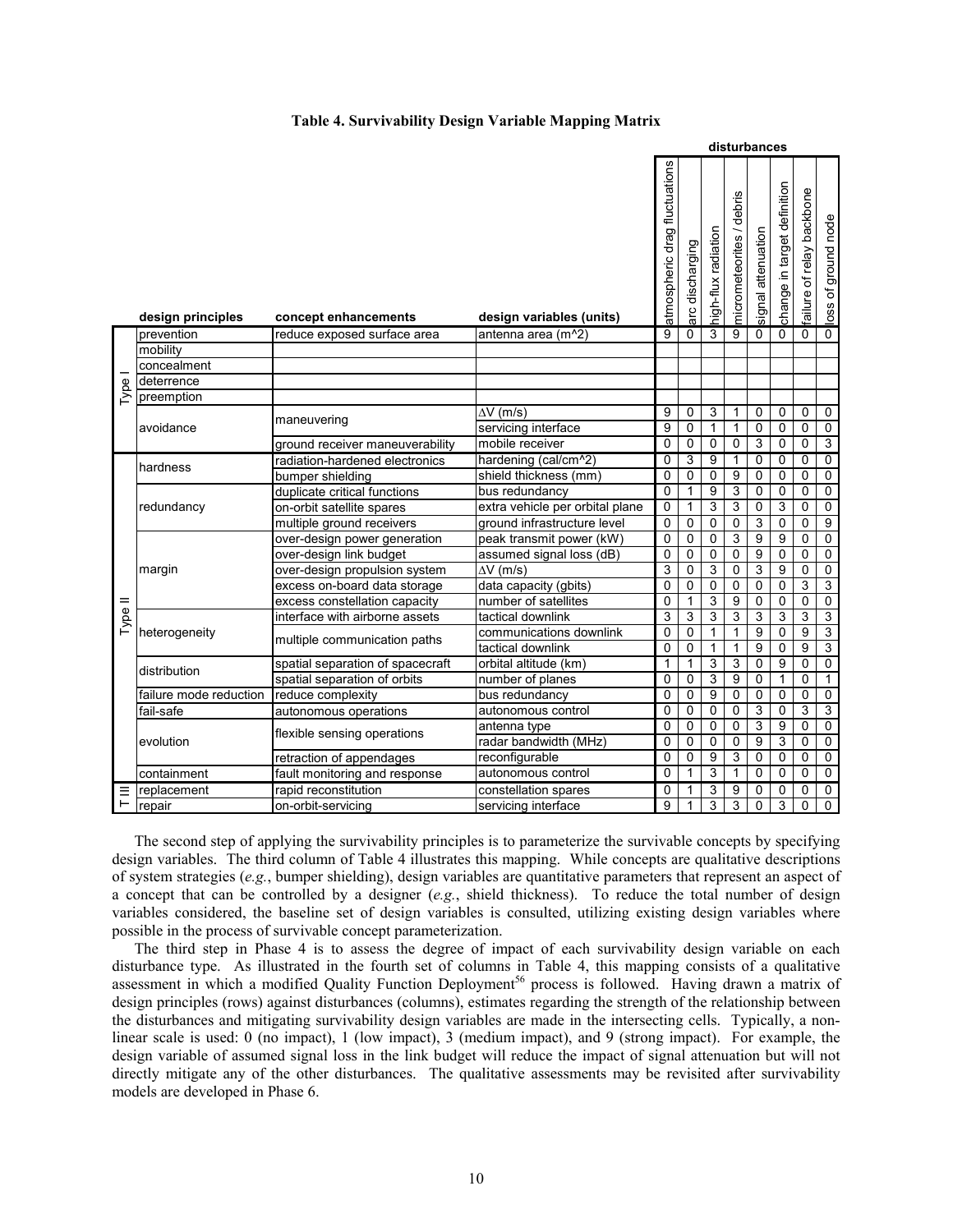The fourth step is to filter the enumerated survivability design principles based on the importance of their inclusion in subsequent phases of concept evaluation. (The size of the tradespace grows geometrically as design variables are added, requiring the pre-screening of design variables if limited computing resources are available.) Table 5 illustrates how the redundant design variables are consolidated and ordered to inform selection of a final set of design variables for the satellite radar system. While most survivability enhancement concepts are specified by a unique design variable or set of design variables, a few design variables may serve to parameterize more than one principle and concept. For example, providing the satellite with a servicing interface (*i.e.*, docking port) may enable utilization of an orbital transfer vehicle for enhanced maneuverability as well as a robotic servicing vehicle for onorbit repair of damaged components. In consolidating duplicate design variable rows from the survivability design matrix (Table 4), the maximum mitigating impact score for each disturbance is kept.

|                                 | survivability design principles |          |             |            |            |           |          |            |          |                |                         | disturbances              |           |           |             |             |        |                                  |                 |                     |                          |                    |                             |                           |                          |          |                 |
|---------------------------------|---------------------------------|----------|-------------|------------|------------|-----------|----------|------------|----------|----------------|-------------------------|---------------------------|-----------|-----------|-------------|-------------|--------|----------------------------------|-----------------|---------------------|--------------------------|--------------------|-----------------------------|---------------------------|--------------------------|----------|-----------------|
|                                 |                                 |          | Type I      |            |            |           |          |            |          |                | Type II                 |                           |           |           |             | Type III    |        |                                  |                 |                     |                          |                    |                             |                           |                          |          |                 |
| design variables (units)        | prevention                      | mobility | concealment | deterrence | preemption | avoidance | hardness | redundancy | margin   | heterogeneity  | distribution            | reduction<br>failure mode | fail-safe | evolution | containment | replacement | repair | fluctuations<br>atmospheric drag | arc discharging | high-flux radiation | micrometeorites / debris | signal attenuation | change in target definition | of relay backbone<br>loss | ground node<br>৳<br>loss | type     | impact          |
| tactical downlink               |                                 |          |             |            |            |           |          |            |          | X              |                         |                           |           |           |             |             |        | 3                                | 3               | 3                   | 3                        | 9                  | 3                           | 9                         | 3                        | baseline | 162             |
| communications downlink         |                                 |          |             |            |            |           |          |            |          | $\overline{X}$ |                         |                           |           |           |             |             |        | $\Omega$                         | $\mathbf 0$     | $\overline{1}$      | 1                        | 9                  | $\mathbf 0$                 | 9                         | 3                        | baseline | 116             |
| peak transmit power (kW)        |                                 |          |             |            |            |           |          |            | $\times$ |                |                         |                           |           |           |             |             |        | $\mathbf 0$                      | $\mathbf 0$     | $\mathbf 0$         | 3                        | 9                  | 9                           | 0                         | 0                        | baseline | 102             |
| antenna area (m^2)              | $\overline{\mathsf{x}}$         |          |             |            |            |           |          |            |          |                |                         |                           |           |           |             |             |        | 9                                | $\mathbf 0$     | 3                   | 9                        | 0                  | 0                           | 0                         | 0                        | baseline | 84              |
| number of planes                |                                 |          |             |            |            |           |          |            |          |                | $\overline{\mathsf{x}}$ |                           |           |           |             |             |        | $\Omega$                         | $\mathbf 0$     | 3                   | $\overline{9}$           | $\mathbf 0$        | $\mathbf{1}$                | 0                         | $\mathbf{1}$             | baseline | 81              |
| $\Delta V$ (m/s)                |                                 |          |             |            |            | X         |          |            | X        |                |                         |                           |           |           |             |             |        | 9                                | $\mathbf 0$     | 3                   | 1                        | 3                  | 9                           | $\mathbf 0$               | $\mathbf 0$              | baseline | 79              |
| constellation spares            |                                 |          |             |            |            |           |          |            |          |                |                         |                           |           |           |             | X           |        | 0                                | $\overline{1}$  | 3                   | 9                        | $\mathbf 0$        | $\mathsf 0$                 | $\pmb{0}$                 | $\mathbf 0$              |          | 78              |
| number of satellites            |                                 |          |             |            |            |           |          |            | $\times$ |                |                         |                           |           |           |             |             |        | $\mathbf 0$                      | $\overline{1}$  | 3                   | $\overline{9}$           | $\mathbf 0$        | $\mathbf 0$                 | $\mathbf 0$               | $\mathbf 0$              | baseline | 78              |
| orbital altitude (km)           |                                 |          |             |            |            |           |          |            |          |                | $\overline{\mathsf{x}}$ |                           |           |           |             |             |        | $\mathbf{1}$                     | $\overline{1}$  | 3                   | 3                        | $\mathbf 0$        | 9                           | 0                         | $\mathbf 0$              | baseline | 73              |
| shield thickness (cm)           |                                 |          |             |            |            |           | X        |            |          |                |                         |                           |           |           |             |             |        | $\mathbf 0$                      | $\mathbf 0$     | $\mathbf 0$         | 9                        | $\mathbf 0$        | $\mathbf 0$                 | 0                         | $\mathbf 0$              |          | 63              |
| autonomous control              |                                 |          |             |            |            |           |          |            |          |                |                         |                           | X         |           | X           |             |        | $\Omega$                         | $\overline{1}$  | 3                   | $\mathbf{1}$             | 3                  | $\mathbf 0$                 | 3                         | 3                        |          | 61              |
| bus redundancy                  |                                 |          |             |            |            |           |          | X          |          |                |                         |                           |           |           |             |             |        | $\Omega$                         | $\overline{1}$  | 9                   | 3                        | $\mathbf 0$        | $\mathbf 0$                 | 0                         | $\mathbf 0$              |          | 60              |
| servicing interface             |                                 |          |             |            |            | X         |          |            |          |                |                         |                           |           |           |             |             | X      | 9                                | $\mathbf{1}$    | 3                   | 3                        | 0                  | 3                           | 0                         | $\Omega$                 |          | $\overline{57}$ |
| radar bandwidth (MHz)           |                                 |          |             |            |            |           |          |            |          |                |                         |                           |           | X         |             |             |        | $\Omega$                         | $\mathbf 0$     | $\mathbf 0$         | $\mathbf 0$              | 9                  | 3                           | $\mathbf 0$               | $\Omega$                 | baseline | 57              |
| reconfigurable                  |                                 |          |             |            |            |           |          |            |          |                |                         |                           |           | X         |             |             |        | $\mathbf 0$                      | $\mathbf 0$     | 9                   | 3                        | $\mathbf 0$        | $\mathbf 0$                 | 0                         | $\mathbf 0$              |          | 57              |
| hardening                       |                                 |          |             |            |            |           | X        |            |          |                |                         |                           |           |           |             |             |        | $\mathbf 0$                      | 3               | 9                   | $\mathbf{1}$             | $\mathbf 0$        | $\mathbf 0$                 | 0                         | $\mathbf 0$              |          | 52              |
| antenna type                    |                                 |          |             |            |            |           |          |            |          |                |                         |                           |           | X         |             |             |        | $\mathbf 0$                      | $\mathbf 0$     | $\mathbf 0$         | $\mathbf 0$              | 3                  | 9                           | $\mathbf 0$               | $\mathbf 0$              |          | 51              |
| extra vehicle per orbital plane |                                 |          |             |            |            |           |          | X          |          |                |                         |                           |           |           |             |             |        | $\mathbf 0$                      | $\overline{1}$  | 3                   | 3                        | $\mathbf 0$        | 3                           | 0                         | 0                        |          | 48              |
| assumed signal loss (dB)        |                                 |          |             |            |            |           |          |            | X        |                |                         |                           |           |           |             |             |        | $\mathbf 0$                      | $\mathbf 0$     | 0                   | 0                        | 9                  | $\mathbf 0$                 | 0                         | 0                        |          | 45              |
| telemetry                       |                                 |          |             |            |            |           |          |            |          |                |                         | X                         |           |           |             |             |        | $\mathbf 0$                      | $\mathbf 0$     | 9                   | 0                        | $\Omega$           | $\mathbf 0$                 | $\mathbf 0$               | $\mathbf 0$              |          | 36              |
| ground infrastructure level     |                                 |          |             |            |            |           |          | X          |          |                |                         |                           |           |           |             |             |        | $\mathbf 0$                      | $\mathbf 0$     | $\mathbf 0$         | $\mathbf 0$              | 3                  | $\mathbf 0$                 | 0                         | 9                        |          | 33              |
| data capacity (gbits)           |                                 |          |             |            |            |           |          |            | X        |                |                         |                           |           |           |             |             |        | $\mathbf 0$                      | $\mathbf 0$     | 0                   | 0                        | 0                  | 0                           | 3                         | 3                        |          | 24              |
| mobile receiver                 |                                 |          |             |            |            | X         |          |            |          |                |                         |                           |           |           |             |             |        | $\Omega$                         | $\Omega$        | $\Omega$            | $\mathbf 0$              | 3                  | $\Omega$                    | 0                         | 3                        |          | 21              |
|                                 |                                 |          |             |            |            |           |          |            |          |                |                         |                           |           |           |             | weight      |        | 1                                | 3               | 4                   |                          | 5                  | 4                           | 6                         | 2                        |          |                 |

**Table 5. Selection of Survivability Enhancement Features for Inclusion in Design Space** 

The fifth step of applying the survivability principles is to finalize the design vector by selecting a small number for inclusion in the tradespace. Four considerations may be incorporated into the process of determining which dedicated survivability design variables to include. First, the coverage of the consolidated set of design variables across the seventeen design principles may be visually inspected (Table 5). In some cases, it may not be wise to include design variables spanning all seventeen design principles (*e.g.*, tension of many susceptibility reduction and vulnerability reduction features). However, if the operational environment of the system being designed is highly uncertain, it may be wise to ensure representation of Type I, Type II, and Type III survivability trades in the designspace. Second, the mitigating impact of each consolidated design variable across the set of disturbances may be estimated by using a linear-weighted sum (in which weights are based on disturbance impact) (Table 3). In Table 5, the survivability design variables are ordered by this estimate of mitigating impact. Third, it is important to consider downstream constraints associated with the modeling effort and computing resources when expanding the designspace. While it may be theoretically possible to parameterize all of the design principles and selectively sample the design-space using multi-disciplinary design optimization techniques (*e.g.*, genetic algorithms), such an implementation would require orders-of-magnitude increases in the modeling effort. While the geometric growth of the tradespace (as design variables are added) may be addressed by selectively sampling the tradespace, accelerating models through low-dimensional projections (such as through Response Surface Modeling), or by scaling to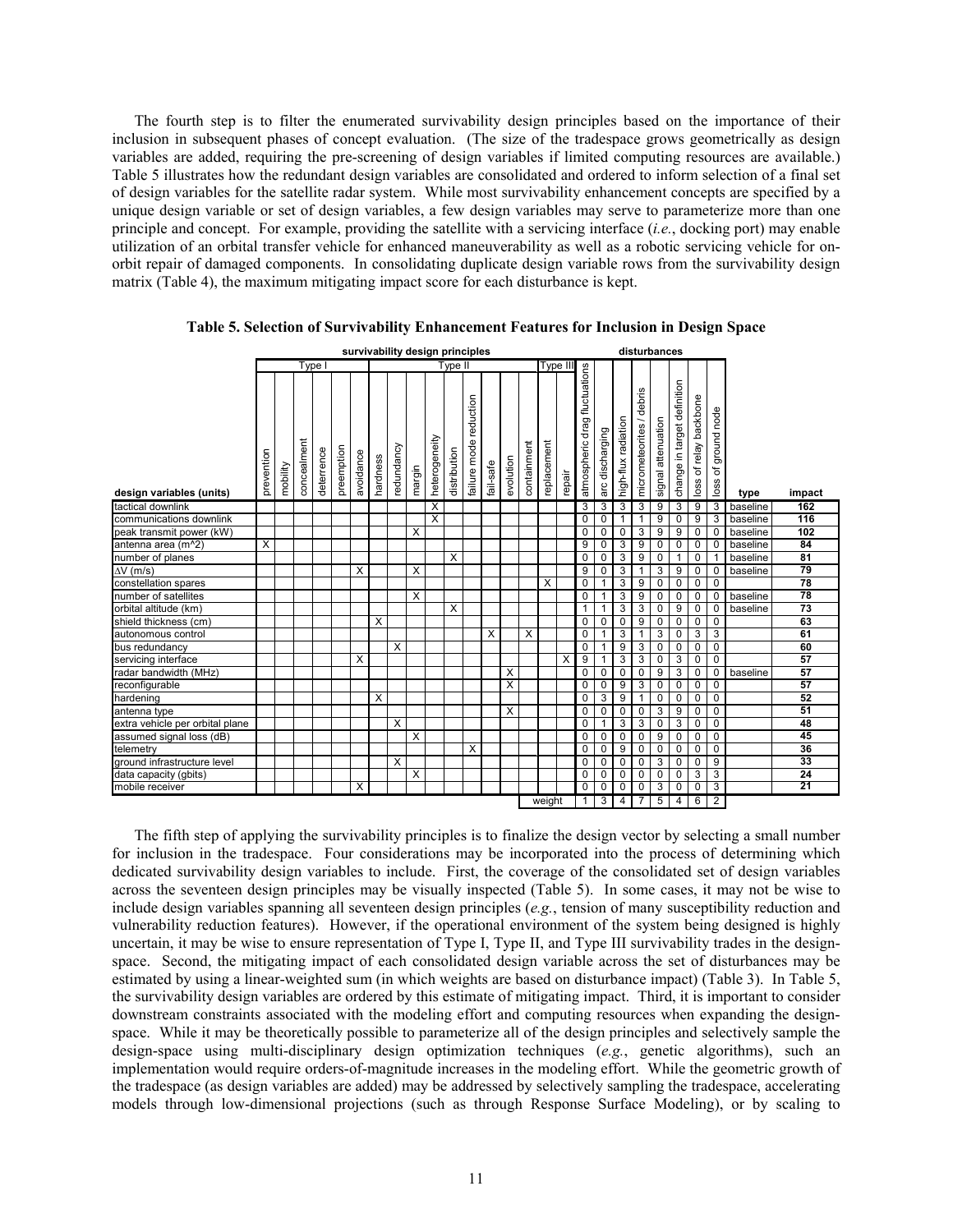appropriate levels of computing resources, developing a stochastic, physics-based performance model for every disturbance and mitigating design variable will at some point become intractable in terms of time, effort, and complexity to model.. Therefore, unless the system analyst has access to an extensive team of engineers, there is a limit to how many survivability design variables may be incorporated into the final design vector. Fourth, engineering judgment and knowledge gained from previous iterations of the MATE model may inform whether a particular survivability enhancement feature should be permanently turned "on". (Design variables analyzed using previous iterations of the MATE model are labeled "baseline".) Given these four considerations, two dedicated survivability design variables were selected for inclusion in the satellite radar tradespace: constellation spares and shielding thickness.



# **Table 6. Finalized SR Design Vector (n=3888)**

 Table 6 provides the final design vector for satellite radar. As the independent variables for subsequent tradespace exploration, sampling these parameters is intended to define concepts that offer trades among lifecycle cost, design utility, and survivability. Given a full-factorial sampling of the eight design variables, 3888 unique alternatives are defined. (Prior to selection of these 3888 alternatives to demonstrate the methodology, over 50,000 designs had been examined in a baseline MATE analysis. With the addition of 500 Monte Carlo simulations for each alternative in this survivability analysis, the total number of system lifecycles modeled in each run of the model is nearly 2 million.)

 Although two dedicated survivability design variables have been added to the final design vector, it is important to note that several of the baseline design variables (*i.e.*, design variables enumerated during concept generation before considering survivability) also serve to parameterize survivability design principles. This overlap indicates latent survivability in the baseline design vector.

#### **E. Phase 5: Model Baseline System Performance**

In Phase 5, the lifecycle cost and design utility (*i.e.*, utility at beginning-of-life) of each design alternative is computed by evaluating the design vectors in a physics-based, parametric model. To enable concurrent and collaborative model development, the satellite radar system was decomposed into several MATLAB modules to determine attribute values and intermediate variables given a design. The attribute outputs are then used to compute lifecycle cost and design utility.

Table 7 shows the software architecture for the satellite radar model. The model translates designs from the design vector and computes the corresponding costs, attributes, and utilities. In particular, each design of interest is enumerated, and then run through the modules sequentially by a main loop, which stores the computed values for each design for subsequent exploration and analysis.<sup>1</sup> As evidenced by the lack of above-diagonal dependencies, the modules are carefully structured such that they can be executed sequentially without iteration or optimization loops. Eliminating feedback among modules is critical for achieving reasonable runtimes (of a few minutes for one potential system lifecycle of one architectural alternative) on current desktop computers.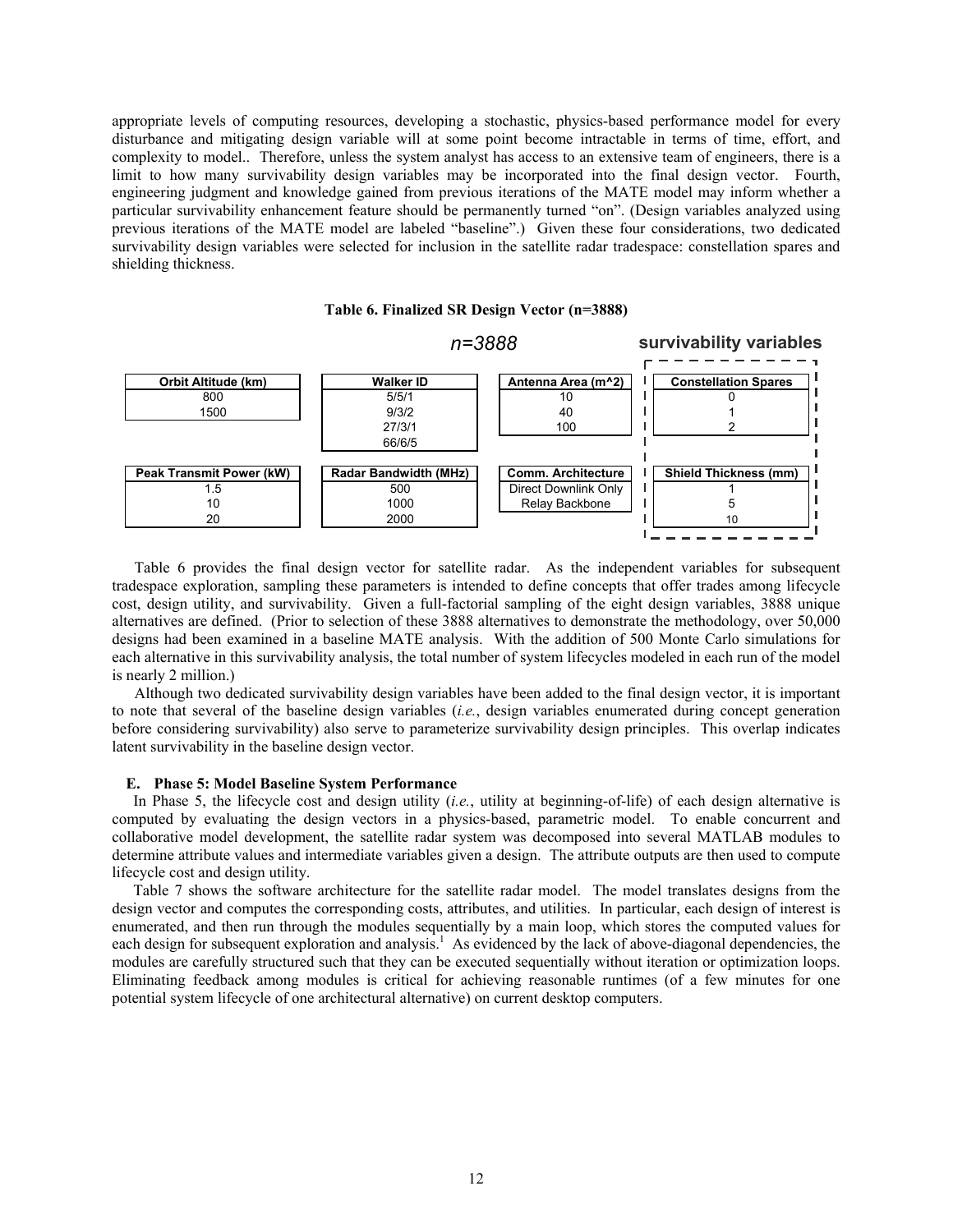|                         | Enumerator<br>Design I | Constants | Selector<br>Space<br>Design | arget | Orbit | Radar | Constellation | Processor<br>On-Board | Communications | Processor<br>Ground | <b>Bus</b><br>Satellite | Attributes | Cost | Utility | Survivability |
|-------------------------|------------------------|-----------|-----------------------------|-------|-------|-------|---------------|-----------------------|----------------|---------------------|-------------------------|------------|------|---------|---------------|
| Design Enumerator       |                        |           |                             |       |       |       |               |                       |                |                     |                         |            |      |         |               |
| Constants               |                        |           |                             |       |       |       |               |                       |                |                     |                         |            |      |         |               |
| Design Space Selector   | X                      |           |                             |       |       |       |               |                       |                |                     |                         |            |      |         |               |
| <b>Target</b>           |                        | X         |                             |       |       |       |               |                       |                |                     |                         |            |      |         |               |
| Orbit                   |                        | X         | x                           |       |       |       |               |                       |                |                     |                         |            |      |         |               |
| Radar                   |                        | X         | X                           | X     | X     |       |               |                       |                |                     |                         |            |      |         |               |
| Constellation           |                        | X         | x                           | X     | X     | X     |               |                       |                |                     |                         |            |      |         |               |
| On-Board Processor      |                        | X         |                             |       | X     | X     |               |                       |                |                     |                         |            |      |         |               |
| Communications          |                        | X         | X                           |       | x     | X     | X             | X                     |                |                     |                         |            |      |         |               |
| <b>Ground Processor</b> |                        | X         |                             |       |       |       |               |                       |                |                     |                         |            |      |         |               |
| Satellite Bus           |                        | X         | X                           |       | x     |       |               | X                     | X              |                     |                         |            |      |         |               |
| <b>Attributes</b>       |                        | X         | X                           |       |       | X     | X             | X                     | X              | X                   | X                       |            |      |         |               |
| Cost                    |                        | X         | X                           |       |       | X     |               | X                     | X              | X                   | X                       |            |      |         |               |
| Utility                 |                        |           |                             |       |       |       |               |                       |                |                     |                         | X          |      |         |               |
| Survivability           |                        | x         | x                           |       |       |       | X             |                       |                |                     | X                       | X          |      | X       |               |

**Table 7. N<sup>2</sup> Diagram of Software Architecture for Satellite Radar** 

The following paragraphs briefly describe the key computations performed by the individual modules. Given finite project resources, modules are written at an intermediate level of fidelity. Direct physics-based models are used where possible, and simplifying assumptions and heuristics are applied for less sensitive parts of the analysis.

**Design Enumerator**. Given the design variables (Table 6), the design enumerator creates a list of candidate designs through a series of nested "for" loops. Each design is numbered sequentially and stored.

**Constants**. The constants module returns a data structure containing fixed values regarding technology availability (*e.g.*, specific performance of solar array), modeling assumptions (*e.g.*, diameter of tactical downlink dish), and parametric cost estimating relationships. These constants span the payload, processing, communications, and bus subsystems. The nominal context is based on the availability of technology with technology readiness level (TRL) 9, current generation launch vehicles, and a communications infrastructure based on DoD's Wideband Global SATCOM System  $(WGS)^{57}$  and the Air Force Satellite Control Network (AFSCN)<sup>58</sup>.

**Design Space Selector**. The design space selector takes a sample of enumerated designs. In this case application, a full-factorial sample is selected, including all 3,888 possible combinations of the eight design variables.

**Target**. The target module selects a target set from the list of targets elicited from subject matter experts. The target is characterized by a constant array of structures, each containing target location, radar cross section (RCS), velocity, and terrain type. Terrain type is operationalized as minimum elevation angle. For the baseline system performance, the target set is based on an operations plan which distributes large moving targets in East Asia and small moving targets in the Middle East.

**Orbit**. The orbit module computes basic orbital properties that are required inputs to the radar module. Given an orbital altitude and Walker formation, orbit radius, satellite velocity, maximum eclipse length, and orbit period are computed using basic geometry. A circular orbit and a spherical earth are assumed, as well as constant satellite altitude and velocity.

**Radar**. The radar module computes the performance attributes of the radar specified by the design variables as a function of the calculated orbit and given target deck. Computation of the radar attributes must account for the ability of the attributes to be traded against one another. To decouple these computations, a major assumption of the CONOPS is that evaluation of particular attribute occurs when the radar is operating in such a way as to optimize that attribute. (By nature, AESA radars are flexible systems open to a wide variety of CONOPS. Rather than modeling the optimal CONOPS at all times in the simulation [outside of the study's scope] or including different CONOPS in the design vector [computationally prohibitive], this assumption makes the performance modeling tractable.)

For example, the minimum detectable RCS, σ, can be computed using the radar range equation and the dwell time equation $59$ :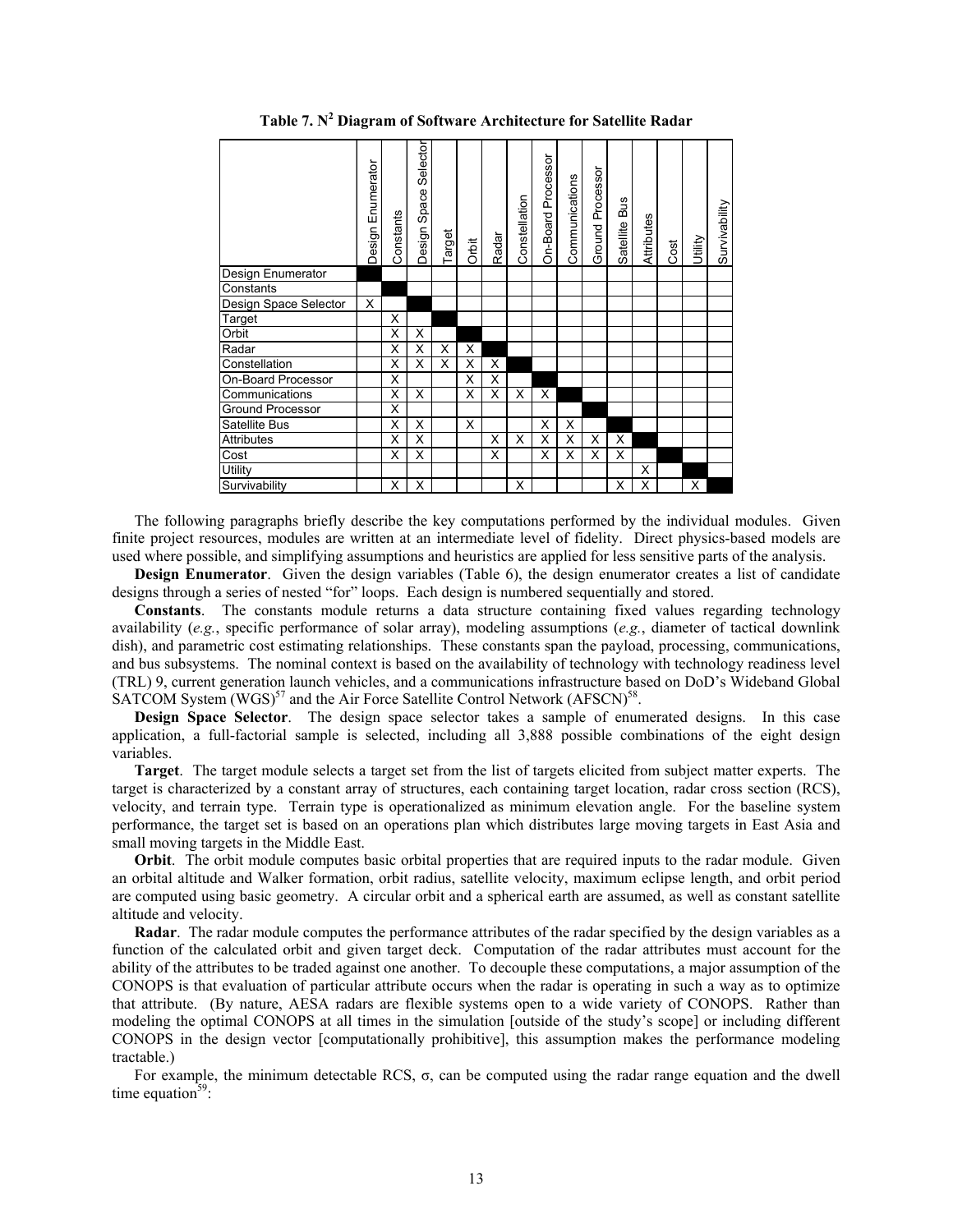$$
P_t = \frac{(4\pi R)^2}{P_r G_t A_r \sigma F^4}
$$
\n<sup>(2)</sup>

$$
T = \left(\frac{P}{180 \text{ deg}}\right) \cos^{-1} \left(\frac{\cos \lambda_{\text{max}}}{\cos \lambda}\right)
$$
 (3)

$$
dwell time_{\text{max}} = \frac{T}{t \arg et boxes}
$$
 (4)

$$
dwelltime = \frac{cnr(4\pi)^{\partial} R^{4}k_{\beta}noise}{PG_{t}^{2}v^{2}\sigma W_{p}}
$$
\n
$$
\tag{5}
$$

When computing the minimum radar cross section, we assume we have only one target and set dwell time during the time an average point is in view given the orbit in our design vector (T). When computing the maximum number of targets that the system can have, we fix the value of  $\sigma$  to the maximum acceptable value and work backwards to find the minimum dwell time. Similar tradeoffs exist between duty cycle, dwell time, and field of regard, each of which are fixed based on the current epoch while the others are computed.

**Constellation**. The constellation module inputs the calculated radar performance attributes and orbit values and outputs coverage statistics and communications availability. Coverage statics are also pre-computed for cases involving the random loss of one or more satellites. The constellation module uses the time and altitude data from the orbit module to simulate satellite movement on a minute by minute basis, projecting the surface area that each satellite can cover in each minute using the swath information from the radar module. An iterative simulation tracks the relative position and motion of targets, satellites, communications systems, and warfighter users of the GMTI data.

**On-Board Processor**. Taking inputs from the constants, orbit, and radar modules, the on-board processor module estimates the latency increment as well as the raw sensor data rate of the payload. Processor mass, cost, and power requirements are also computed.

**Communications**. The communications module estimates the data latency and the data throughput attributes as well as the mass, power, and cost of the spacecraft communications architecture. With inputs from the constants, design space selector, orbit, radar, constellation, and on-board processor modules, communications requirements and performance are determined using a link budget. $60$ 

**Ground Processor**. The ground processor module sets the latency associated with processing the data received from the constellation before it is received by the warfighter. As with other subsystem modules, recurring and nonrecurring engineering costs are estimated.

**Satellite Bus**. The satellite bus module determines the spacecraft and launch vehicle characteristics necessary to support the radar payload and communications system. First-order models of satellite structure, power, and propulsion subsystems are applied as well as heuristic measures for the attitude control and thermal control subsystems.<sup>61</sup> The satellite bus module outputs the mass and cost of each satellite in the constellation.

**Attributes**. The attributes module takes the attributes calculated by the subsystem modules and wraps them in a single structure. It also computes attributes that are simple functions of intermediate variables from separate modules (*e.g.*, adding processing and communications latencies for tracking latency).

**Cost**. The cost module collects the non-recurring and recurring engineering cost estimates from the satellite subsystem modules to calculate the cost of an individual satellite and to estimate a baseline program lifecycle cost.<sup>61</sup> Finally, an overall program lifecycle cost is computed based on the constellation sparing strategy.

**Utility**. Given outputs from the attribute module and the utility functions elicited from the decision-maker in Phase 1, the utility module calculates the single-attribute utilities and the multi-attribute utility for each design alternative.

**Survivability**. Once the costs and benefits of design alternatives in a static context have been determined by calculating overall lifecycle cost and multi-attribute utility, the survivability module examines the performance of design alternatives in dynamic operational environments. The survivability module and its associated outputs are the subject of Phase 6.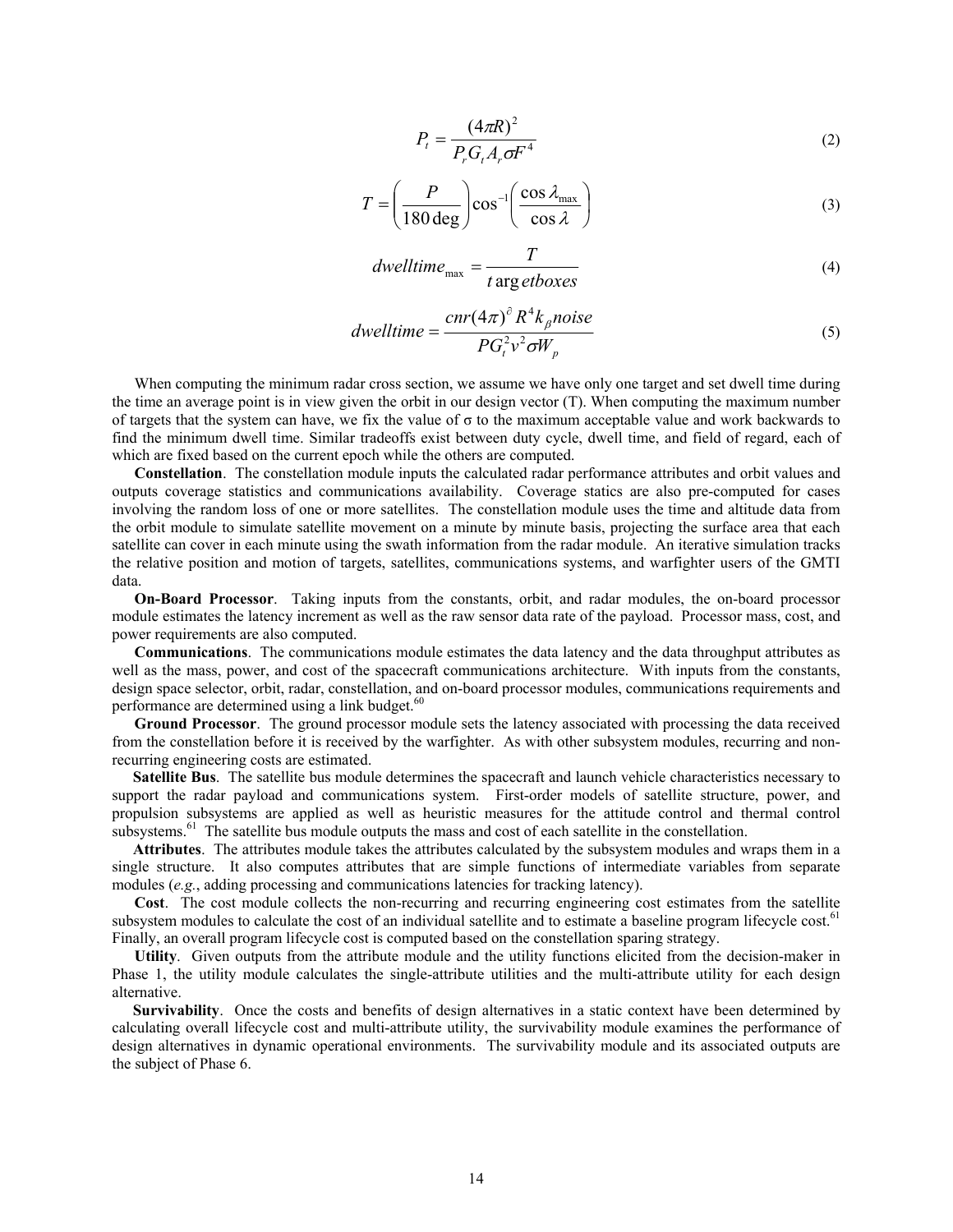

**Figure 3. Baseline SR Tradespace** 

Figure 3 shows the baseline SR tradespace which evaluates each design alternative in a static, nominal environment. Each point represents a unique system architecture and is plotted in terms of a twenty-year lifecycle cost (in billions of dollars) and multi-attribute utility (Equation 1). While 3888 design alternatives are generated from a full-factorial sampling of the design variables (Table 6), only 2268 are plotted in Figure 3 for consideration. This 42% reduction of the tradespace occurs because many of the designs fail to perform above the minimum acceptable level in one or more attributes (defined in Table 1). For example, the constellations composed of satellites with an antenna area of 10  $m<sup>2</sup>$  are filtered from the tradespace.

The baseline tradespace includes 198 cost-utility Pareto-optimal designs (*i.e.*, designs of highest utility at a given cost). Within this set, the baseline tradespace reveals interesting trade-offs among Walker constellation type, antenna area, peak transmit power, and cost. Several different satellite radar constellations occupy different regions of the Pareto front, including sparse constellations with low power-aperture products, and dense constellations with greater transmit powers and antenna areas. In a static MATE analysis, promising designs identified in the baseline tradespace (*e.g.*, designs on the "knee" of the Pareto front) might be selected for further evaluation.

A critical limitation of the baseline tradespace is that only the costs of survivability (rather than the costs and benefits) are internalized. For example, Figure 3 shows the effect of the number of constellation spares on the tradespace based upon shape. Interestingly, every design comprising the 198-count Pareto set incorporates the minimum number of constellation spares of 0. However, the mass penalty of purchasing constellation spares adds lifecycle cost. As a result, all designs with increased shielding are in the interior region of the tradespace. The subsequent section describes how the static tradespace analysis of satellite radar is extended to incorporate both the costs and benefits of survivability.

#### **F. Phase 6: Model Impact of Disturbances on Performance**

Phase 6 involves modeling and simulating the performance of design alternatives across a representative sample of disturbance encounters to gain an understanding of how decision-maker needs are met in perturbed environments. While the previous phase is focused on assessing deterministic measures of system effectiveness (*i.e.*, lifecycle cost, design utility), this phase focuses on dynamically characterizing system performance. The occurrence of uncertain future disturbance events from the natural space environment is modeled in a stochastic simulation, and a Monte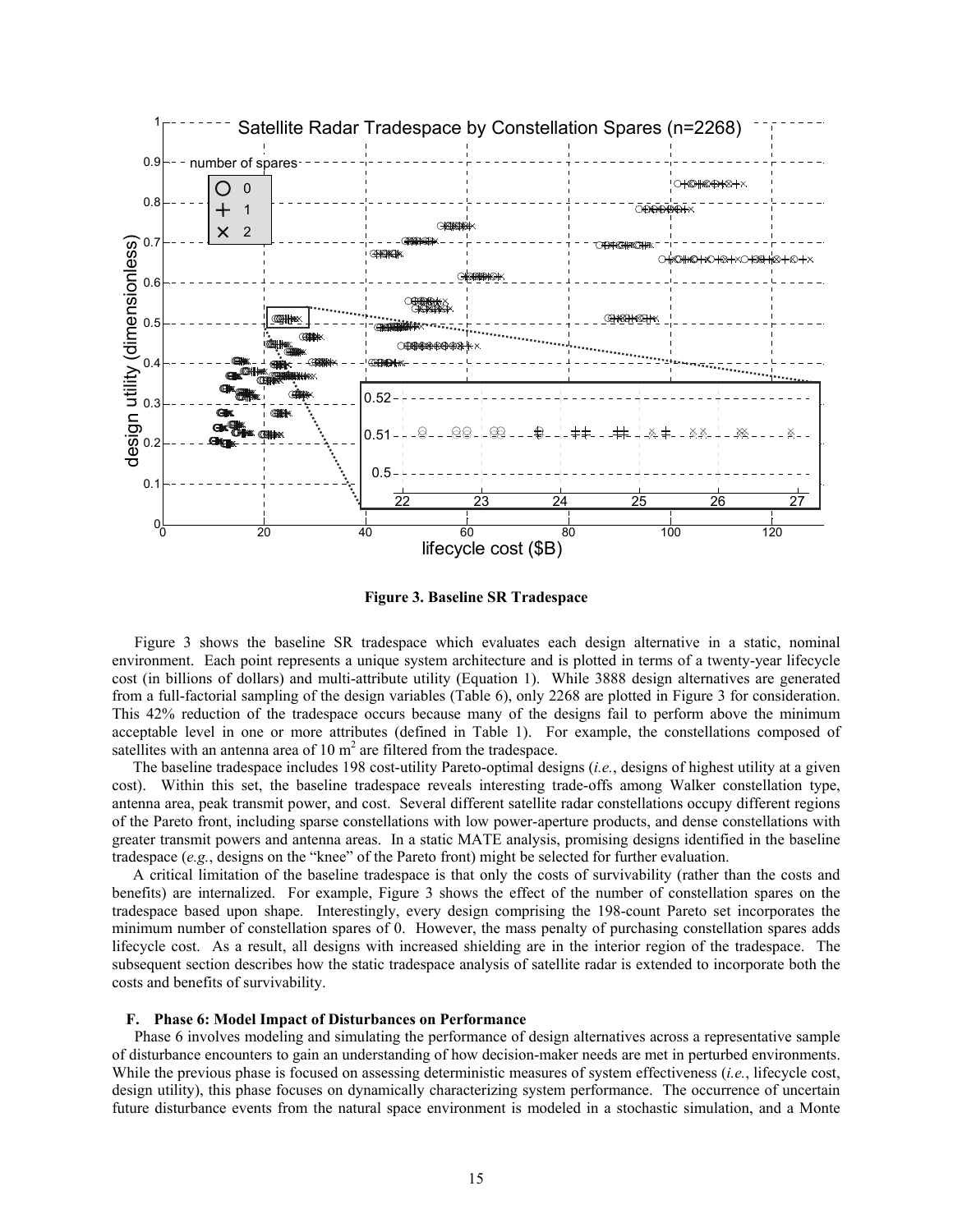Carlo analysis is conducted to extract representative distributions of utility trajectories. Two disturbances are incorporated into the analysis: micrometeorites/debris impacts and signal attenuation.

As an extension of the baseline MATE analysis, the survivability module is the final element of the SR software architecture. As shown in Table 7, the module receives inputs from the constants vector (*e.g.*, bumper shielding materials), design space selector (*e.g.*, shield thickness), constellation module (*e.g.*, pre-computed coverage statistics for degraded constellations), satellite bus module (*e.g.*, exposed cross-sectional area), and attributes and utility modules. These inputs are then used to model the susceptibility (*i.e.*, the likelihood or magnitude of a disturbance occurring within a system boundary), vulnerability (*i.e.*, the sensitivity of system value delivery to disturbanceinduced losses), and resilience (*i.e.*, the ability of a system to recover from disturbance-induced value losses within a permitted recovery time) of design alternatives. The output of an individual run of the model is a dynamic characterization of the system performance in the attributes. This dynamic characterization is translated to a multiattribute utility trajectory for ten years of operational life. Since the simulation outputs are probabilistic, 500 Monte Carlo trials are conducted for each satellite radar constellation in the design vector.



**Figure 4. Incorporation of Survivability Considerations into Satellite Radar Tradespace** 

Figure 4 provides a flow-chart representation of how survivability considerations are incorporated into the satellite radar tradespace. Treating the baseline MATE model as a black-box, implementation of the survivability analysis involves five general steps. In the first step, susceptibility to debris impacts is modeled as a function of the exposed cross-sectional area of alternative constellations and a typical debris flux for Earth-observation satellites. Debris event times, defined as an impact by an object >1 mm, are randomly generated according to a Poisson process (with the Poisson parameter set to the average inter-arrival time of historical debris flux).<sup>62</sup> Given a debris event, the type of impact is determined by probabilistically sampling the distribution of debris sizes and assuming a fixed relative velocity of 7.5 km/s. Susceptibility to global signal attenuation is also modeled in the third step using Poisson arrivals (and assuming an average inter-arrival time of five years). Whereas susceptibility to debris varies by satellite design and constellation type, susceptibility to global signal attenuation is assumed uniform. The duration of attenuation events, assumed to average six months, is also modeled using the Poisson distribution.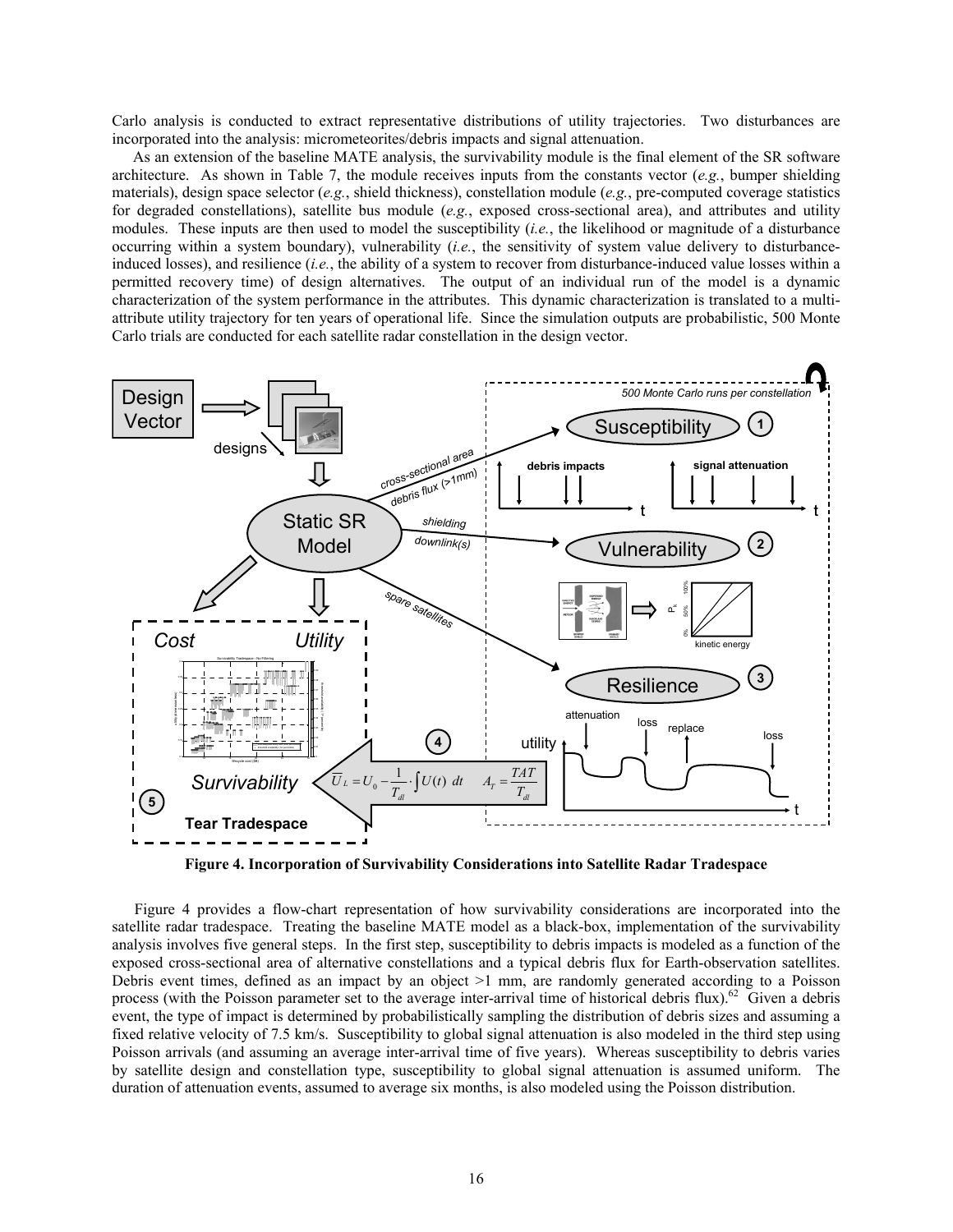In the second step, the vulnerability of the designs to the generated disturbances is assessed. In the case of debris events, the ability of the satellite shielding to block the debris is determined based on the shield thickness and the momentum of the impacting debris. If a debris impact can be repelled by the shield, no losses occur and the simulation exits the vulnerability model. If the shield is not thick enough to repel the debris, satellite vulnerability is assessed probabilistically using conservative assumptions from a binary loss model based on the kinetic energy of the debris.<sup>62</sup> If satellite failure occurs, the impact on constellation performance is determined by re-computing multi-attribute utility. In particular, the values of target acquisition time and track life for the degraded constellation are found using pre-computed coverage statistics from the constellation module. These attribute levels are used to recalculate the single-attribute utilities and overall multi-attribute utilities at the time of the debris impact. In the case of signal attenuation, vulnerability is based simply on the availability of a relay backbone for downlink communications. Attenuation is assumed to have no impact if such a backbone exists. If no backbone is available, a total loss of mission utility is assumed for the duration of the attenuation event.

In the third step, the resilience of each design is assessed. If the output of the vulnerability model is a satellite loss, the design vector is checked for the availability of spare satellites. If a spare is available, a replacement satellite is launched. (Once launched, ground spares are not replaced.) The time of launch is assumed to be six months plus a random delay (according to a Poisson process with an expected value of six months). At the time of satellite replacement, the attribute levels and utilities are recomputed for the constellation. By continuously monitoring constellation performance in the attributes, multi-attribute utility may be assessed over the entire lifecycle. This dynamic characterization of overall system health is termed a utility trajectory. Figure 5 shows a sample utility trajectory, showing the impact of satellite loss, satellite replacement, and signal attenuation (in the absence of a relay backbone) on constellation performance. As discussed in Phase 1, the required utility threshold of the decision-maker is equivalent to the emergency utility threshold (*i.e.*,  $U_x = U_e = 0$ ).



**Figure 5. Sample Utility Trajectory Output from a Single Run of the Simulation** 

In the fourth step, time-weighted average utility and threshold availability are calculated at the end of each tenyear simulation as summary statistics for the utility trajectory output. As each run of the simulation is stochastic, a 500-run Monte Carlo analysis is performed for each design to obtain a significant sample of utility trajectories. (Following a convergence study on the number of Monte Carlo runs, 500 trials were found to achieve a good balance between accuracy and computing time.)In the seventh step, the probabilistic survivability metrics are integrated with the deterministic metrics of lifecycle cost and design utility for integrated tradespace exploration.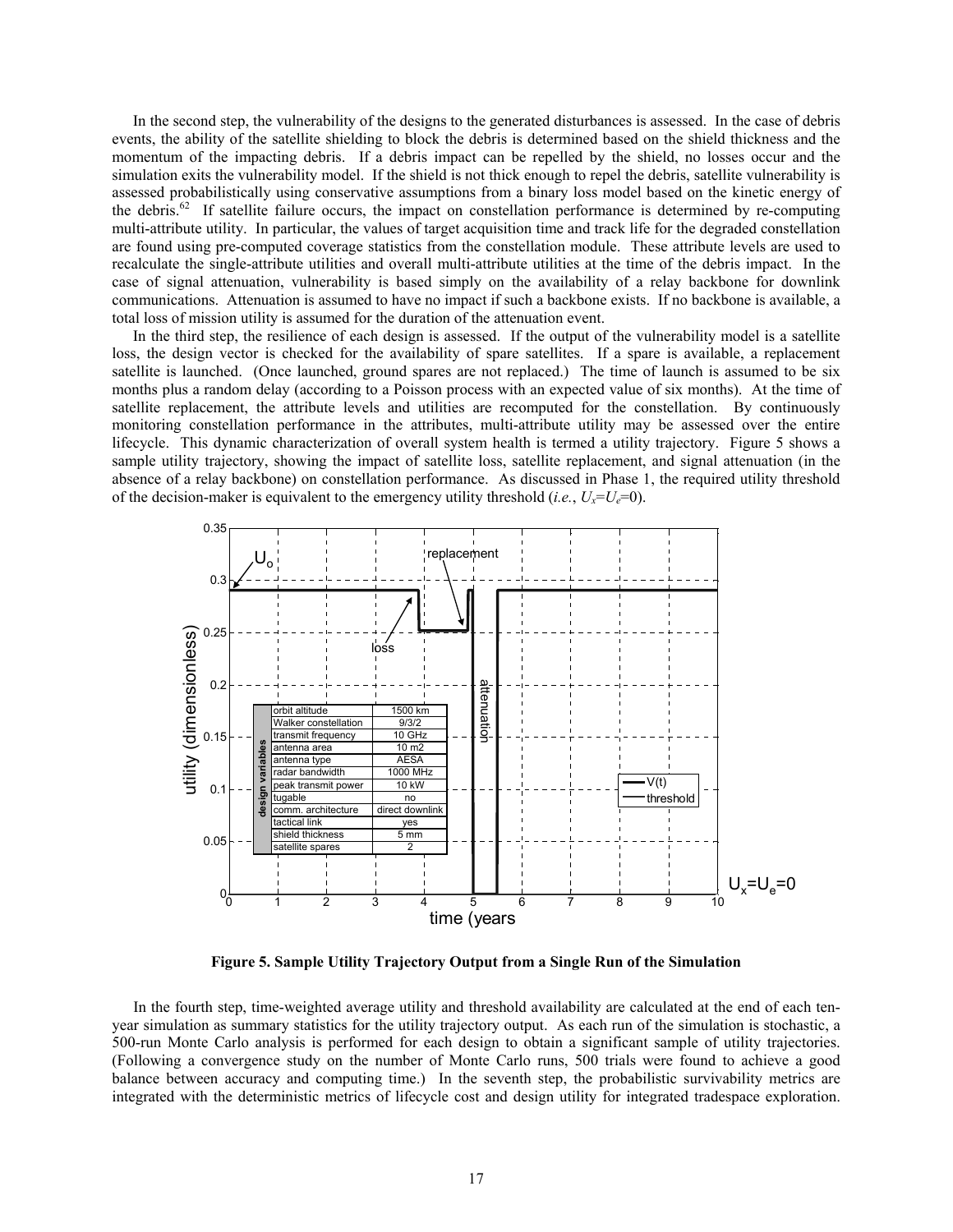These final two steps, application of the survivability metrics and tradespace exploration, are described in detail in the following two subsections.

### **G. Phase 7: Apply Survivability Metrics**

Having generated utility trajectories over the distribution of possible degradation and recovery sequences for each design vector, the survivability metrics are applied to the utility trajectories as summary statistics of lifecycle survivability. Applying the survivability metrics requires establishing a percentile reporting level for the distribution of each metric.

 Previous work introduced a dynamic, continuous, and path-dependent characterization of survivability as the ability of a system to minimize value losses while meeting critical value thresholds before, during, and after environmental disturbances.<sup>6</sup> This dynamic characterization of survivability was then operationalized using two metrics: *time-weighted average utility loss* and *threshold availability*. 6 Time-weighted average utility loss assesses the difference between the design utility (at beginning-of-life), *Uo*, and the time-weighted average utility achieved over the system design life,  $T_{di}$ :

$$
\overline{U}_L = U_0 - \frac{1}{T_{dl}} \cdot \int U(t) \ dt \tag{6}
$$

Time-weighted average utility loss addresses the limitations of traditional binary survivability metrics in assessing favorable system behaviors such as graceful degradation by internalizing the timing, magnitude, and rate of failures.

Threshold availability assesses the ability of a system to meet critical value thresholds. Specifically, it is defined as the ratio of the time that  $U(t)$  is above operable (required or emergency) utility thresholds (*i.e.*, time above thresholds [*TAT*]) to the total design life:

$$
A_T = \frac{TAT}{T_{dl}}\tag{7}
$$

 In applying the survivability metrics to the satellite radar utility trajectories, the time-weighted average utility distributions are characterized by highly-skewed and long-tailed distributions while the distributions of threshold availability are limited in range.<sup>1</sup> To reflect the risk aversion associated with failing to meet emergency utility thresholds due to disturbances from the natural space environment, the reporting percentile for threshold availability is set at the  $1<sup>st</sup>$  percentile (*i.e.*, 99% of the runs perform above the reported availability level). Given that utility losses within permissible thresholds are less severe, the reporting percentile for time-weighted average utility loss is set at the 95th percentile (*i.e.*, 95% of the runs experiences utility losses below the reported level). (Sensitivity of the results to the percentile reporting level may be performed during Phase 8 by producing a survivability tear[drop] tradespace for multiple reporting percentiles and analyzing variance across the sets of Pareto-efficient designs.)

Figure 6 shows how the probabilistic survivability metrics may be integrated with deterministic performance metrics of cost and utility in a survivability "tear(drop)" tradespace. Decision-makers may navigate the tradespace by examining designs near the top-left (high utility, low cost) with high availability (darker) and minimal utility loss (shorter tail). The histogram provides an example of one of the distributions of time-weighted average utility values underlying the reported time-weighted utility losses  $(i.e.,$  the difference between the design utility and  $95<sup>th</sup>$  percentile utility loss in the histogram is equal to the length of the utility loss tail in the called-out region of the tradespace).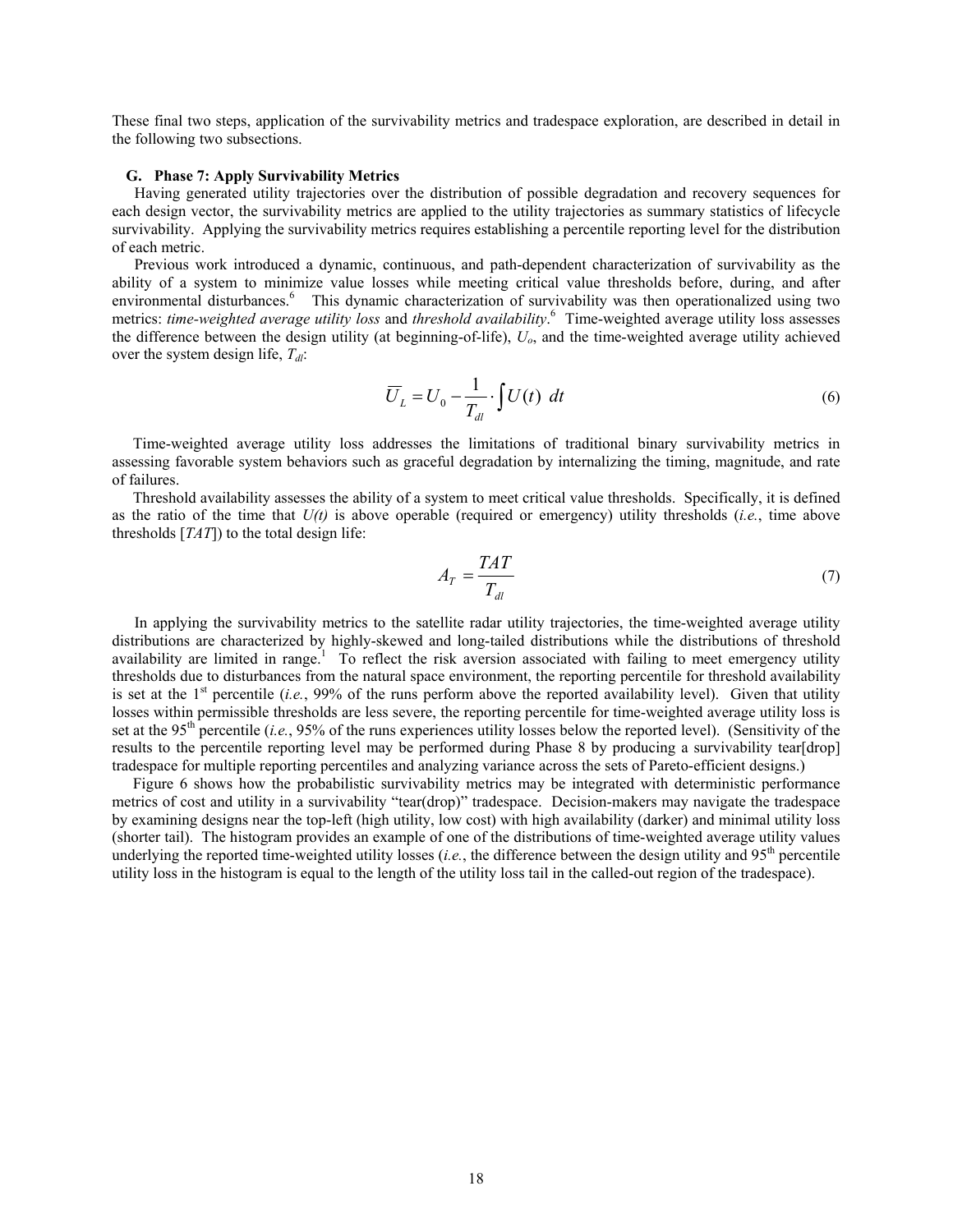

**Figure 6. Survivability Tear Tradespace – Satellite Radar** 

A close inspection of Figure 6 yields several insights. Because the value of the communications relay architecture, bumper shielding, and constellation spares is only manifested in the tradespace through additional cost and survivability, the clusters of points that form horizontal lines may be inferred to constitute the same baseline satellite radar architecture. While baseline utility remains fixed as the cost of these survivability enhancements are added to a given constellation, performance in time-weighted utility loss and threshold availability varies. As design options progress towards the interior region of the tradespace (*i.e.*, to the right, away from the Pareto front of cost and utility), survivability performance generally improves. The effect is not uniform, however, with several constellation clusters in the lower-end of the Pareto front unable to eliminate utility losses even with all survivability design variables at the highest setting. Most importantly, the tear tradespace shows that the time-weighted average utility of alternative satellite radar constellations (realized in operation) is different from the baseline utility achieved by the designs before disturbances are considered. Therefore, depending on the importance of survivability *vis-à-vis* cost and utility, the rank order preferences of the decision-maker on the static design space (*e.g.*, baseline tradespace in Figure 3) are subject to change.

# **H. Phase 8: Explore Tradespace**

Having evaluated the cost, utility, time-weighted average utility loss, and threshold availability of each design alternative, integrated trades are made among the satellite radar constellations. Designs in the Pareto-efficient region are examined for prescriptive insights, and interesting designs are flagged as candidates for more detailed design.

The tear tradespace presents four dimensions of data across thousands of design alternatives. To mitigate the complexity associated with visualizing the variation in cost, utility, and survivability performance, the design space may be selectively filtered to reduce the number of designs under consideration. For example, if designs located off the Pareto front of cost and design utility are eliminated from the tear tradespace, only 198 "non-dominated" designs (of the 2268) remain in Figure 6. (These designs located in the interior of the tradespace are "dominated" in the baseline cost and utility analysis since alternative designs are available with greater utility at the same cost).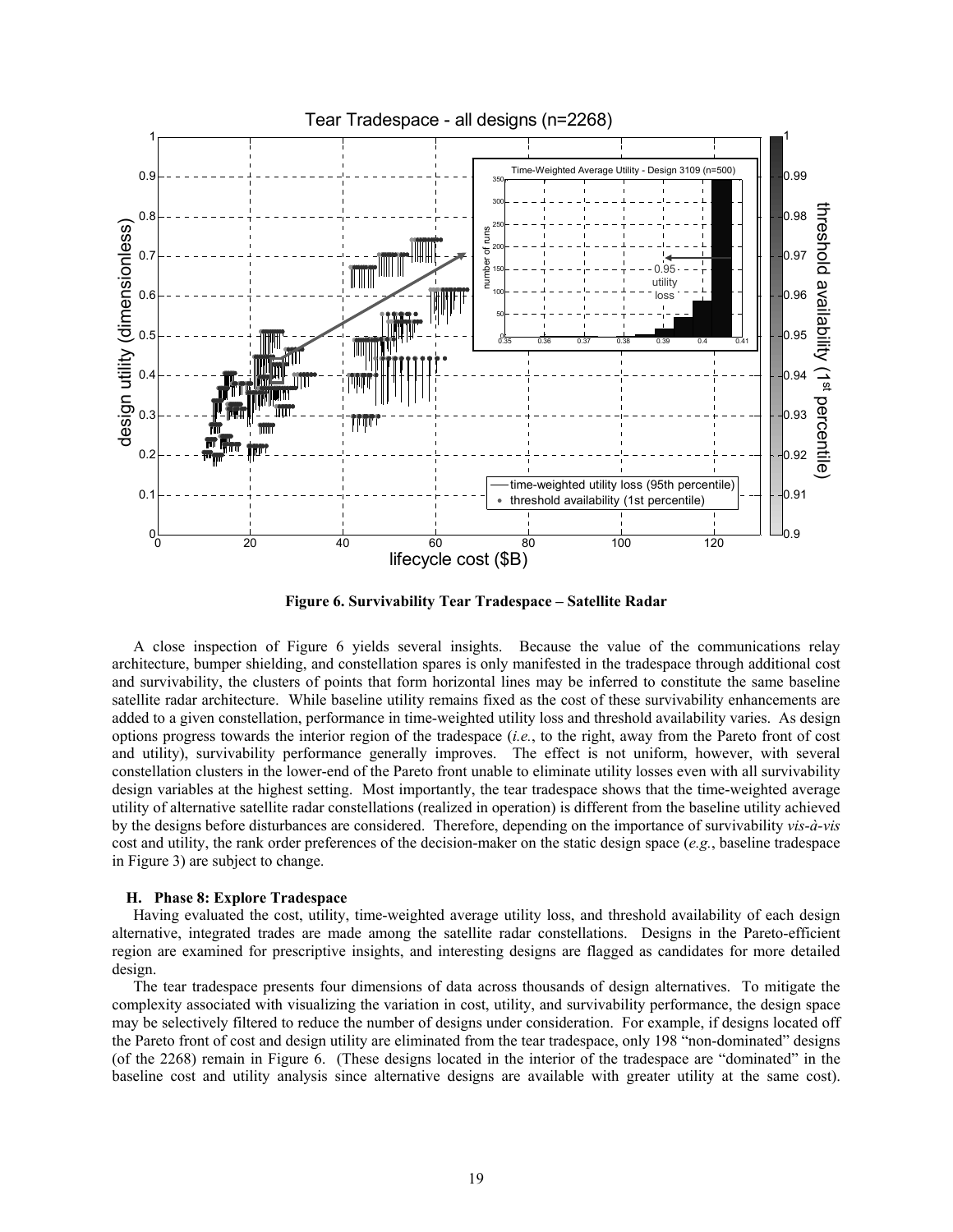However, filtering based only on cost and design utility is undesirable given that the remaining designs are frequently the least survivable.



Pareto Efficient Set for Cost, Utility, Utility Loss, and Threshold Availability (magnified)

**Figure 7. Magnified and Filtered Survivability Tear Tradespace** 

Figure 7 applies a four-dimensional filter to a magnified region of the tear tradespace (*i.e.*, high-utility designs between \$20B and \$65B). In particular, only designs belonging to the four-dimensional Pareto-efficient set of lifecycle cost, design utility, utility loss, and threshold availability are plotted. While the filtering has greatly reduced the number of designs under consideration, dozens of "optimal" design remain within this central region of the tradespace. Five designs of particular interest are circled and labeled in Figure 7 for further investigation. Two of the designs, DV(2908) and DV(3718), are selected given their location in the traditional Pareto front. The other three designs are selected given their strong performance in the traditional metrics of cost and utility while also achieving high survivability. To complement the examination of  $DV(2908)$  and  $DV(3718)$ ,  $DV(2901)$  and DV(3711) are selected as alternatives within the same constellation cluster that exhibit better survivability performance. In addition, DV(3231) is selected as a highly survivable alternative located in the interior region because it has a shorter tail.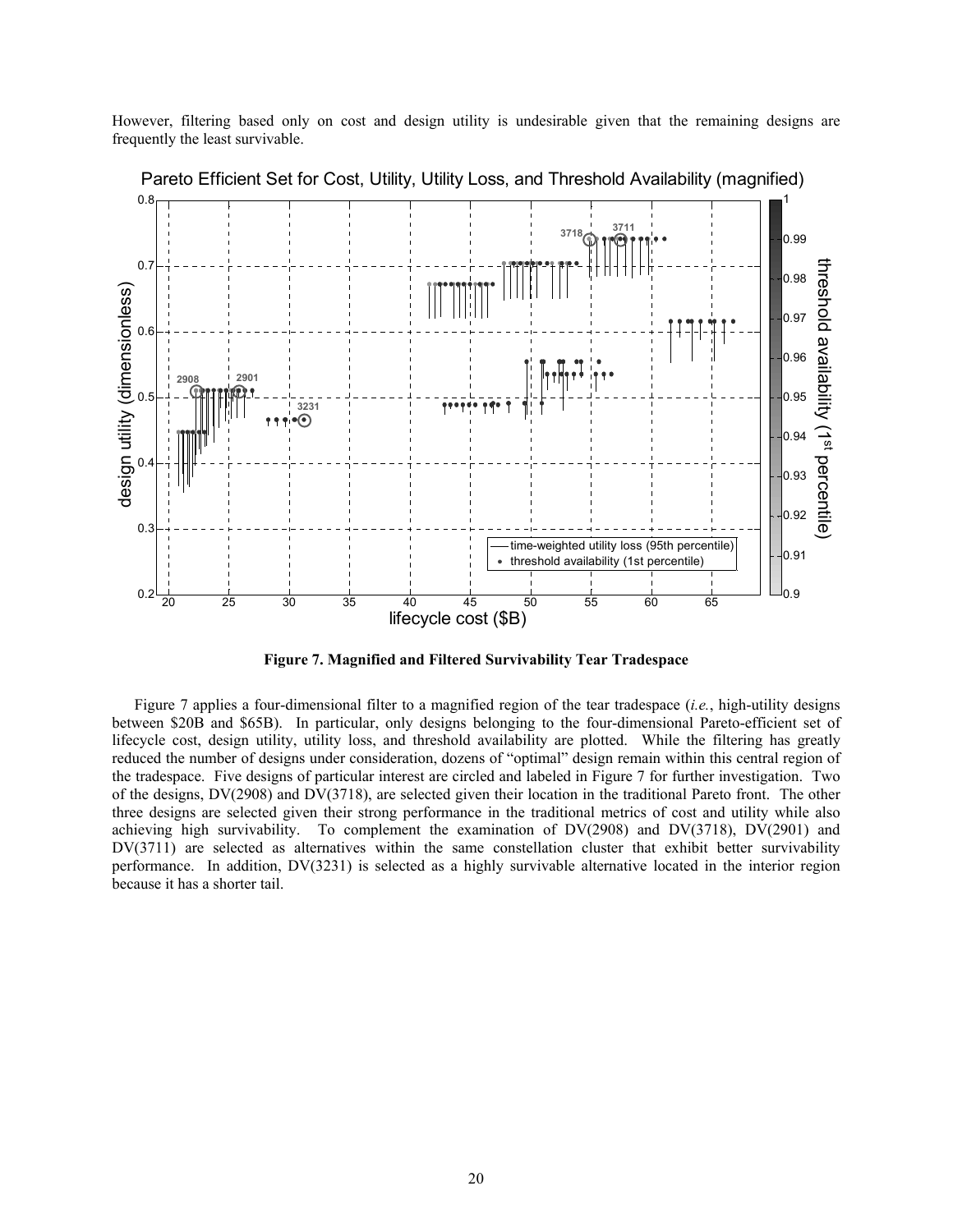| <b>Design Vector ID</b>         | 2908   | 2901           | 3231   | 3718   | 3711        |  |  |  |  |
|---------------------------------|--------|----------------|--------|--------|-------------|--|--|--|--|
| orbit altitude (km)             |        | 1500           |        |        | 1500        |  |  |  |  |
| Walker constellation            | 9/3/2  | 9/3/2          | 27/3/1 | 66/6/5 | 66/6/5      |  |  |  |  |
| transmit frequency (GHz)        |        | 10             |        | 10     |             |  |  |  |  |
| antenna area (m <sup>^2</sup> ) | 100    | 100            | 40     |        | 40          |  |  |  |  |
| antenna type                    |        | <b>AESA</b>    |        |        | <b>AESA</b> |  |  |  |  |
| radar bandwidth (MHz)           |        | 2000           |        |        | 2000        |  |  |  |  |
| peak transmit power (kW)        |        | 20             | 20     |        |             |  |  |  |  |
| tugable                         |        | no             | no     |        |             |  |  |  |  |
| comm. architecture              | direct | relay          | relay  | direct | relav       |  |  |  |  |
| tactical link                   |        | ves            |        |        | ves         |  |  |  |  |
| shield thickness (mm)           | 1      | 1              | 10     |        |             |  |  |  |  |
| satellite spares                | 0      | $\overline{2}$ | 2      | 0      | 2           |  |  |  |  |
| lifecycle cost (\$B)            | 22.3   | 25.8           | 31.2   | 54.8   | 57.4        |  |  |  |  |
| utility                         | 0.51   | 0.51           | 0.47   | 0.74   | 0.74        |  |  |  |  |
| utility loss (95th)             | 0.09   | 0.01           | 0.00   | 0.06   | 0.00        |  |  |  |  |
| utility loss (99th)             | 0.12   | 0.02           | 0.00   | 0.07   | 0.01        |  |  |  |  |
| threshold availability (1st)    | 0.95   | 1.00           | 1.00   | 0.95   | 1.00        |  |  |  |  |

**Table 8. Properties of Circled Design Vectors in Figure 7** 

Table 8 shows the design variable inputs and decision metric outputs of the satellite radar model for the five designs of interest. The designs are divided into two groups, with DV(2908), DV(2901), and DV(3231) located in the lower-left of the Pareto region, and DV(3718) and DV(3711) located in the upper-right region. Comparing columns allows explicit trades to be made between cost and survivability. For example, selecting DV(2901) in lieu of DV(2908) increases cost by \$3.5B (through the addition of a relay communications system and the purchase of two satellite spares) but reduces utility loss to 0.01 and increases threshold availability to 1.00. Similarly, the additional \$3.6B cost of DV(3711) reduces utility loss to effectively zero and increases threshold availability to 1.00.

Rather than improving the survivability of a Pareto front design (*i.e.*, optimal in terms of lifecycle cost and design utility) exclusively through survivability enhancements, substituting DV(3231) for DV(2908) also improves survivability through the benefits afforded by a different system architecture. Although located close to the cost and utility values of DV(2908), DV(3231) has a different constellation structure consisting of more numerous, lesscapable satellites. In particular, the Walker constellation is increased from 9/3/2 to 27/3/1, and the antenna area of each satellite is decreased from 100 to 40 m<sup>2</sup>. The more distributed constellation structure combined with the investments in shielding and satellite spares yields a design that is highly survivable even at the  $99<sup>th</sup>$  reporting percentile.

# **V. Discussion**

Having applied MATE for Survivability to an analysis of military satellite radar, this section offers general insights for the design problem and for the methodology itself.

# **A. Design Problem Insights**

From the baseline performance modeling, the satellite radar case application revealed an extremely broad tradespace, with alternative designs varying in cost by an order-of-magnitude. Performance in the six GMTI attributes varied tremendously as a function of Walker constellation, power-aperture product of the radar sensor, and downlink options.

Given the results from the dynamic tradespace model, the satellite radar alternatives are survivable to the space environment (of orbital debris and signal attenuation). The survivability metrics applied to the utility trajectory outputs indicate that the enumerated constellations are able to meet the acceptability criteria for GMTI as specified in the utility functions. While time-weighted average utility is reduced following satellite losses in small and medium sized constellations, the reductions are small and the distributions of threshold availabilities remain above 90% at even the 1<sup>st</sup> percentile. However, when applied to sparse constellations, this finding is sensitive to changes in the decision-maker's acceptability ranges for target acquisition time and track life (*i.e.*, if more stringent acceptability ranges were established for target acquisition time and track life in the modeled disturbance environment, threshold availability would dip below 90% for the sparse constellations).

Although the satellite radar constellations are found to be survivable, the tear tradespace analysis shows that the rank-order preferences of the decision-maker on alternatives are subject to change when environmental disturbances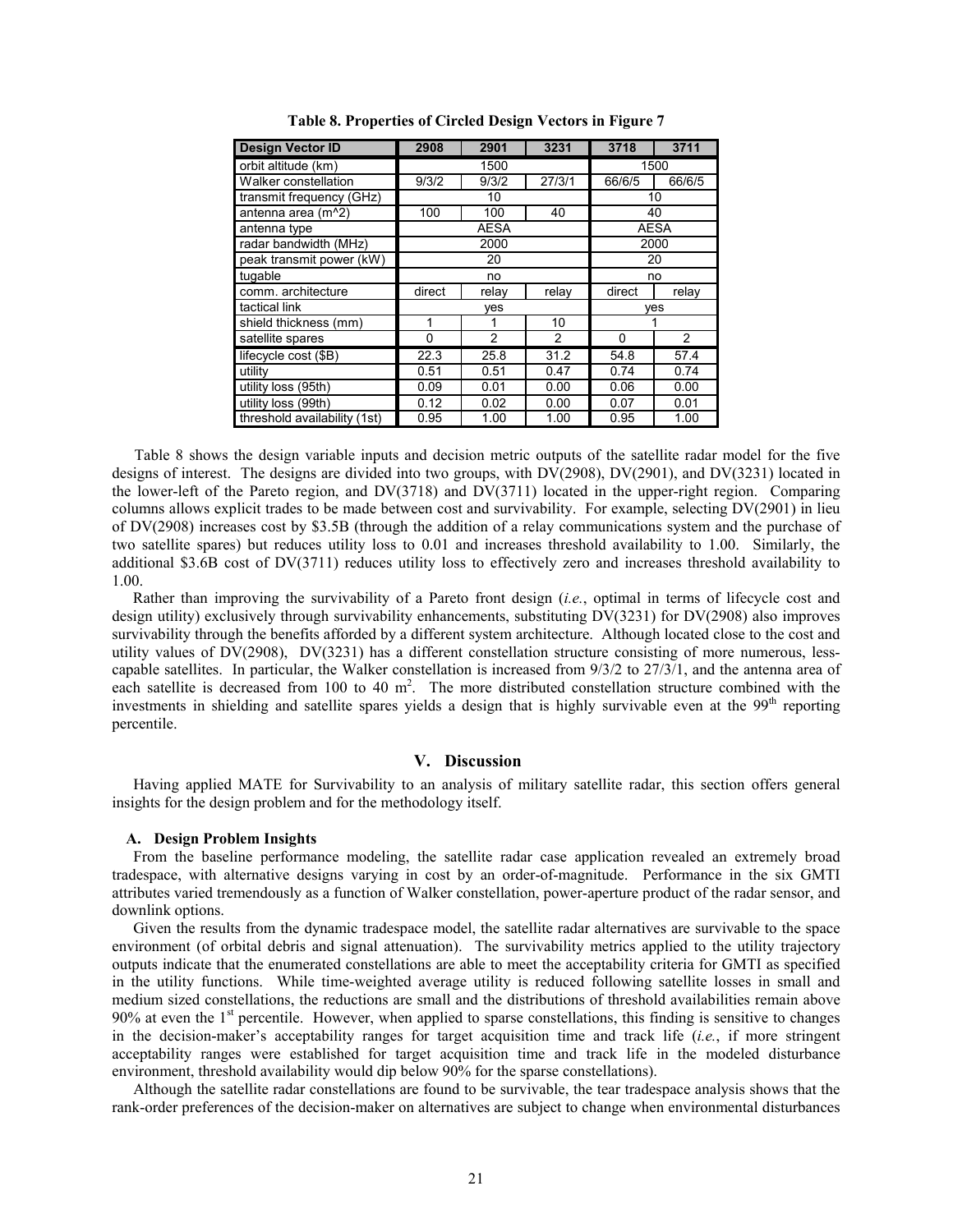are taken into account. By adding time-weighted average utility and threshold utility as additional decision metrics, designs in the interior region of the tradespace join the Pareto front designs in the "optimal" set. Resolution of these integrated cost, utility, and survivability trades requires dialogue with the decision-maker.

The tradespace model yielded several insights regarding the cost and survivability implications of the design variables. Maximizing survivability design variable levels (and hence constellation cost) does not necessarily equate to the most survivable satellite radar system. For example, shielding is found to have a very limited impact on timeweighted average utility. In contrast, supplementing direct downlink communications with a relay option is important in the model for mitigating signal attenuation. Investments in satellite spares have a variable impact, with sparse constellations benefitting the most from the option to rapidly reconstitute. There are diminishing returns, however, when purchasing additional spares.

Most interestingly, the most survivable designs mitigate disturbances architecturally. The tear tradespace identified constellations that are co-located in the baseline tradespace (of cost and utility) with variable survivability performance. In particular, by sacrificing individual satellite performance and accepting moderate growth in lifecycle cost through selecting a more distributed constellation of less-capable satellites, it is possible to achieve higher levels of survivability.

#### **B. Methodological Insights**

MATE for Survivability was applied to a satellite radar system to enhance the front-end generation of survivable concepts and the back-end discrimination of alternatives. Building on a static MATE analysis, the methodology allowed survivability considerations to be incorporated into concept generation and tradespace evaluation. In concept generation, the designs principles revealed latent survivability trades in the initial design space and informed definition of a new design vector incorporating explicit survivability enhancements. In tradespace evaluation, the survivability metrics were applied to probabilistic utility trajectory outputs from a dynamic state model, enabling discrimination of thousands of design alternatives in terms of survivability.

Many recommended practices for implementing MATE for Survivability emerged from the satellite radar case application. First, given that the survivability metrics are dependent on the percentile reporting levels, it is important to examine the sensitivity of the results to the selected percentile of the distribution (*e.g.*, stability of set of designs on four-dimensional Pareto surface when reporting time-weighted average utility loss at the  $95<sup>th</sup>$  and  $99<sup>th</sup>$ percentiles). Second, the broad insights that may be derived from the design variable impact tradespaces, tear tradespaces, and response surfaces, should be complimented by querying individual point designs. Close inspection of individual designs (including design variables, intermediate variables, calculated attributes, and performance metrics) allows the analyst to gain a deeper understanding of the causal relationships in the performance model as well as to verify model accuracy. Third, producing the filtered tear tradespace should not mark the end of the survivability analysis but rather mark a departure point for navigating the tradespace with the decision-maker. Although the 760 designs that arise along the four-dimensional Pareto surface in the satellite radar tear tradespace<sup>1</sup> are less than the 2268 in the unfiltered tradespace, they are significantly more than the 198 designs along the traditional Pareto front of cost and utility. Therefore, having identified the region of optimal trade-offs among cost, utility, and survivability, it is particularly important to engage with the decision-maker in the process of selecting a small number of alternatives for more detailed design.

The application of MATE for Survivability also shows the benefits of the methodology for making better design decisions. By extracting information from decision-makers during needs elicitation regarding their risk preferences, the analyst is able to explore additional trades with the performance data. In particular, the qualitative QFD assessment of survivability enhancement techniques may be augmented with the tear tradespaces that allow the analyst to identify filtered candidate designs that are architecturally insensitive to modeled disturbances and elicited decision-maker preferences.

The analysis shows that that using tradespace exploration solely to identify designs on the traditional Pareto front of cost and utility excludes the most survivable designs. Furthermore, the methodology allows system-level and architecture-level survivability trades to be made in concert rather than delaying survivability considerations until after selection of a baseline system concept. Incorporating survivability considerations into the definition of the system concept is important if the dedicated survivability design variables (*e.g.*, shielding) are less critical to achieving survivability than the fundamental system architecture (*e.g.*, constellation type). By applying the conceptneutral criteria of lifecycle cost, multi-attribute utility, and the survivability metrics, the tear tradespaces may be used to identify promising design alternatives among thousands of technically-diverse systems.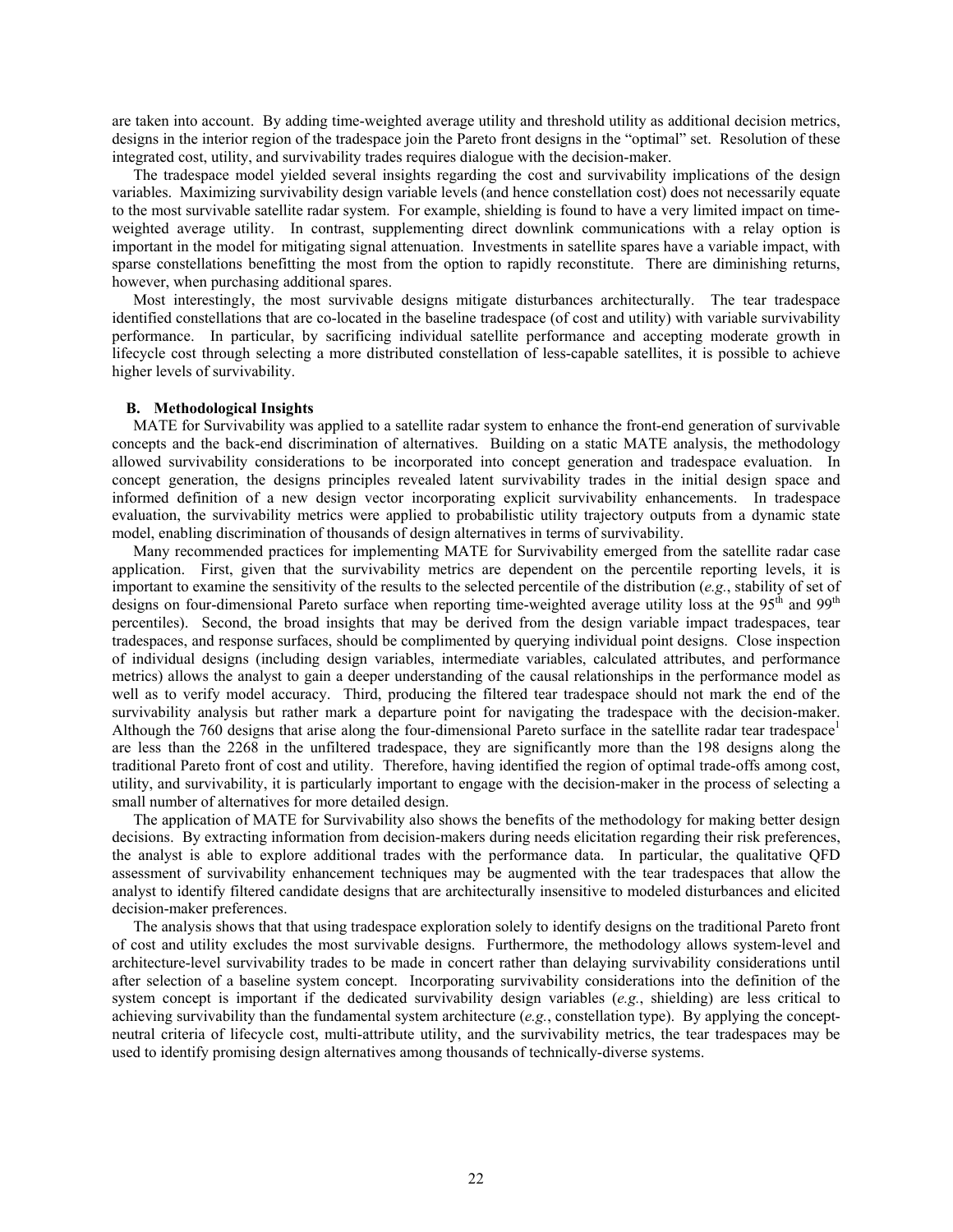# **VI. Conclusions**

Multi-Attribute Tradespace Exploration for Survivability is introduced as general methodology for the assessment of alternative system architectures that must operate in disturbed environments. In particular, the tradespace exploration process is extended to leverage the survivability design principles and metrics in concept generation and concept evaluation, respectively. The methodology consists of eight phases: first, elicit value proposition, second, generate concepts, third, characterize disturbance environment, fourth, apply survivability principles, fifth, model baseline system performance, sixth, model impact of disturbances on lifecycle performance, seventh, apply survivability metrics, and eighth, explore tradespace.

Two recurring trends in applying Multi-Attribute Tradespace Exploration for Survivability underscore the importance of incorporating survivability considerations into conceptual design. First, the designs located along the traditional Pareto front of lifecycle cost and mission utility lack survivability. Second, there is tremendous variation in the survivability of the baseline system concepts before the addition of survivability design variables to the design vector. The first trend suggests that traditional implementations of tradespace exploration (which focus on selecting a small number of technically diverse systems located along the Pareto front for more-detailed design activities) will exclude survivable alternatives from subsequent analysis. The second trend suggests that survivability may be incorporated more effectively at the architecture-level rather than as an additive feature to a baseline system concept. Taken together, these trends indicate that delaying survivability analysis until detailed design may lead to globally suboptimal trades for decision-makers among cost, utility, and survivability. Conversely, the survivability tear tradespaces may be used to conduct integrated trade-offs along the Pareto efficient surface of cost, utility, and survivability.

# **Acknowledgments**

Funding for this work was provided by the Systems Engineering Advancement Research Initiative (SEAri) at the Massachusetts Institute of Technology (MIT) and the MIT Program on Emerging Technologies (PoET). The authors are grateful to Donna Rhodes and Annalisa Weigel at MIT for their feedback and insights on the methodology.

### **References**

- <sup>1</sup> Richards, M., "Multi-Attribute Tradespace Exploration for Survivability," Ph.D. Dissertation, Engineering Systems Division, Massachusetts Institute of Technology, Cambridge, MA, 2009. 2
- <sup>2</sup> Rumsfeld, D., Andrews, D., Davis, R., Estes, H., Fogleman, R., Garner, J., Graham, W., Horner, C., Jeremiah, D., Moorman, T., Necessary, D., Otis G., and Wallop, M., "Report of the Commission to Assess United States National Security Space Management and Organization," Government Printing Office, Washington, DC, Jan. 2001.
- <sup>3</sup> Young, T., Anderson, E., Bien, L., Fogleman, R., Hall, K., Lyles, L., and Mark, H., "Leadership, Management, and Organization for National Security Space: Report to Congress of the Independent Assessment Panel on the Organization and Management of National Security Space," Institute for Defense Analysis, Alexandria, VA, July 2008. 4
- <sup>4</sup> Richards, M., Ross, A., Hastings, D., and Rhodes, D., "Two Empirical Tests of Design Principles for Survivable System Architecture," 18<sup>th</sup> INCOSE Symposium, Utrecht, The Netherlands, June 2008.
- <sup>5</sup> Richards, M., Ross, A., Hastings, D., and Rhodes, D., "Empirical Validation of Design Principles for Survivable System Architecture," *2nd IEEE Systems Conference*, Montreal, Canada, April 2008. 6
- <sup>6</sup> Richards, M., Ross, A., Shah, N., and Hastings, D., "Metrics for Evaluating Survivability in Dynamic Multi-Attribute Tradespace Exploration," *Journal of Spacecraft and Rockets*, Vol. 46, No. 5, Sep.-Oct. 2009, pp. 1049-1064, doi: 10.2514/1.41433.<br><sup>7</sup> Ball, R., *The Fundamentals of Aircraft Combat Survivability Analysis and Design*, 2<sup>nd</sup> ed., AIAA, Reston, VA, 2003.
- 
- <sup>8</sup> Fricke, E. and Schulz, A., "Design for Changeability (DfC): Principles to Enable Changes in Systems Throughout Their Entire Lifecycle," *Systems Engineering*, Vol. 8, No. 4, 2005, pp. 342-359, doi: 10.1002/20039.
- <sup>9</sup> de Weck, O., de Neufville, R., and Chaize, M., "Staged Deployment of Communications Satellites in Low Earth Orbit," *Journal* of Aerospace Computing, Information, and Communication, Vol. 1, No. 3, March 2004, pp. 119-136.<br><sup>10</sup> McManus, H., Richards, M., Ross, A., and Hastings, D., "A Framework for Incorporating "ilities" in Tradespace Studies,"
- 
- AIAA Paper 2007-6100, Sept. 2007.<br><sup>11</sup> Long, A., Richards, M., and Hastings, D., "On-Orbit Servicing: A New Value Proposition for Satellite Design and Operation,"<br>Journal of Spacecraft and Rockets, Vol. 44, No. 4, July-Aug
- <sup>12</sup> Soban, D. S., and Mavris, D. N., "Methodology for Assessing Survivability Tradeoffs in the Preliminary Design Process," *2000 World Aviation Conference*, AIAA 2000-01-5589, Oct. 2000.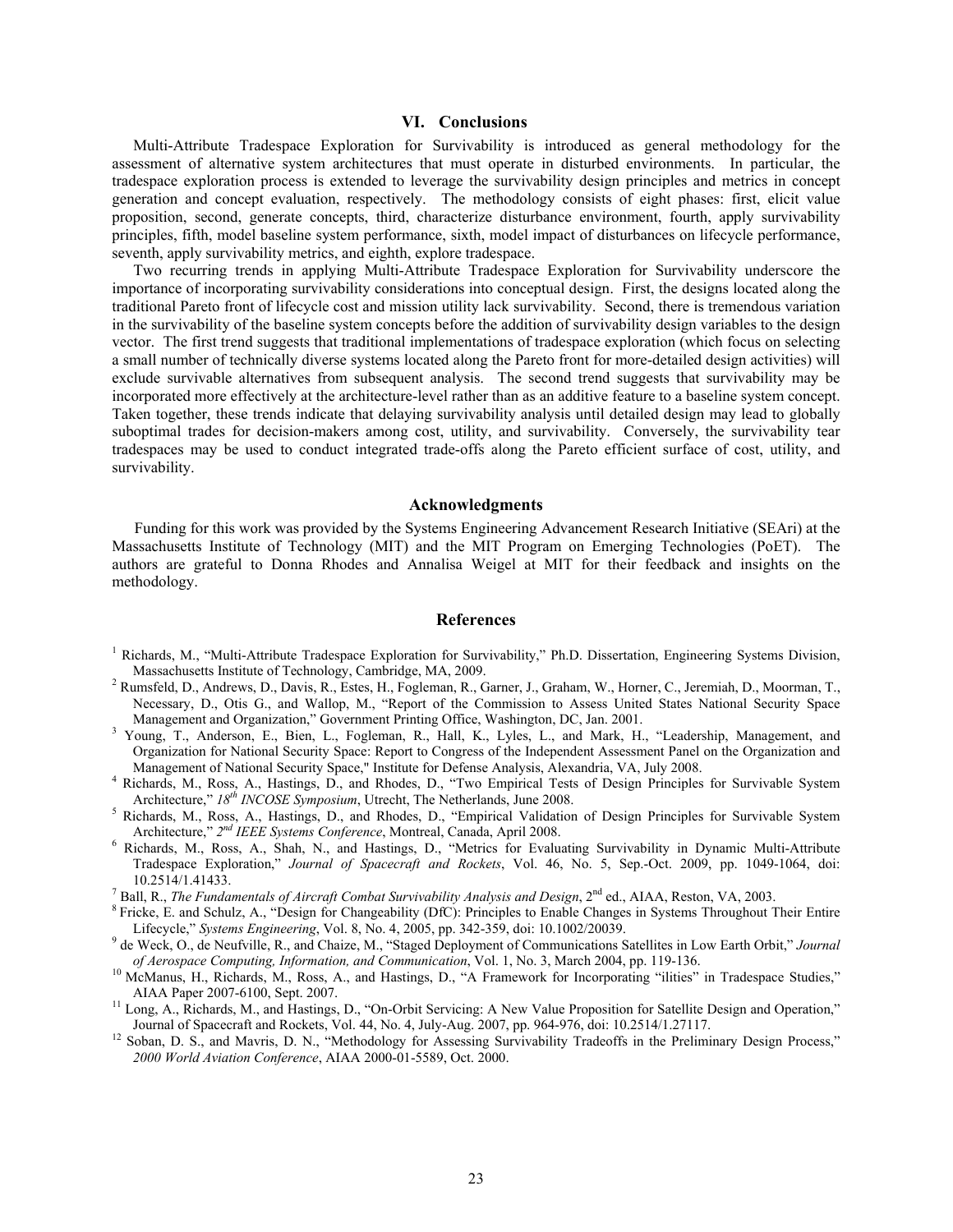- <sup>13</sup> Soban, D. S., "A Methodology for the Probabilistic Assessment of System Effectiveness as Applied to Aircraft Survivability and Susceptibility," Ph.D. Dissertation, Department of Aerospace Engineering, Georgia Institute of Technology, Atlanta, GA,
- 2001. 14 Richards, M., Hastings, D., Rhodes D., and Weigel, A., "Systems Architecting for Survivability: Limitations of Existing Methods for Aerospace Systems," *6th Conference on Systems Engineering Research*, Paper #168, Los Angeles, CA, April
- 2008.<br><sup>15</sup> Ross, A., Hastings, D., Warmkessel, J., and Diller, N., "Multi-Attribute Tradespace Exploration as Front End for Effective
- Space System Design," Journal of Spacecraft and Rockets, Vol. 41, No. 1, Jan.-Feb. 2004, pp. 20-28.<br><sup>16</sup> Ross, A., and Rhodes, D., "Using Natural Value-Centric Time Scales for Conceptualizing System Timelines Through Epoch Era Analysis," *18<sup>th</sup> INCOSE Symposium*, Utrecht, Netherlands, June 2008.<br><sup>17</sup> Keeney, R. L., *Value-Focused Thinking: A Path to Creative Decisionmaking*, Harvard University Press, Cambridge, MA,
- 
- 1992. 18 Brown, O. C., Eremenko, P., & Collopy, P. D., "Value-Centric Design Methodologies for Fractionated Spacecraft: Progress Summary from Phase 1 of the DARPA System F6 Program,". *AIAA Space 2009*. Pasadena, CA, AIAA 2009-6540, Sept.
- 2009.<br><sup>19</sup> Ross, A. M., O'Neill, M. G., Hastings, D. E., and Rhodes, D.H., "Aligning Perspectives and Methods for Value-Driven<br>Design," AIAA Space 2010, Anaheim, CA, Sept. 2010.
- <sup>20</sup> Chen, W., Allen, J. K., Mavris, D. N., and Mistree, F., "A Concept Exploration Method for Determining Robust Top-Level<br>Specifications," Engineering Optimization, Vol 26, 1997, pp.137-158.
- <sup>21</sup> Koch, P. N., Simpson, T. W., Allen, J. K., and Mistree, F., "Statistical Approximations for Multidisciplinary Design Optimization: The Problem of Size," Journal of Aircraft, Vol. 36, No. 1, Jan.-Feb. 1999, pp. 275-286
- $^{22}$  Crossley, W. A., and Laananen, D. H., "The Genetic Algorithm as an Automated Methodology for Helicopter Conceptual
- Design," *Journal of Engineering Design*, Vol. 8, No. 3, 1997, pp. 231-250. 23 Saaty, T. L., "Decision Making The Analytic Hierarchy and Network Processes (AHP/ANP)," *Journal of Systems Science*
- <sup>24</sup> Chen, Y., Li, K. W., Xu, H., & Liu, S., "A DEA-TOPSIS Method for Multiple Criteria Decision Analysis in Emergency Management," *Journal of Systems Science and Systems Engineering*, Vol. 18, No. 4, 2009, pp. 489-507.
- 
- 
- <sup>25</sup> Mishan, E. J., *Cost-Benefit Analysis*, 5th ed., Routledge, New York, 2007.<br><sup>26</sup> Nickel, J., Ross, A. M., & Rhodes, D. H., "Comparison of Project Evaluation Using Cost-Benefit Analysis and Multi-Attribute Tradespace Exploration in the Transportation Domain," *2nd International Symposium on Engineering Systems*, Cambridge, MA, 2009. 27 Wang, T., and de Neufville, R., "Identification of Real Options 'In' Projects," *16th Annual INCOSE International Symposium*,
- Orlando, FL, Jul. 2006. 28 Shaw, G., Miller, D., and Hastings, D., "Development of the Quantitative Generalized Information Network Analysis
- Methodology for Satellite Systems," Journal of Spacecraft and Rockets, Vol. 38, No. 2, April 2001, pp. 257-269.<br><sup>29</sup> Keeney, R. and Raiffa, H., *Decisions with Multiple Objectives: Preferences and Value Tradeoffs*, 1<sup>st</sup> e
- Press, Cambridge, 1993.<br><sup>30</sup> Diller, N., "Utilizing Multiple Attribute Tradespace Exploration with Concurrent Design for Creating Aerospace Systems
- Requirements," Master's Thesis, Dept. of Aeronautics and Astronautics, Massachusetts Institute of Technology, Cambridge,
- MA, 2002.<br><sup>31</sup> Weigel, A., and Hastings, D., "Measuring the Value of Designing for Future Downward Budget Instabilities," *Journal of Spacecraft and Rockets*, Vol. 41, No. 1, Jan.-Feb. 2004, pp. 111-119.
- <sup>32</sup> McManus, H, and Warmkessel, J., "Creating Advanced Architectures for Space Systems: Emergent Lessons from New<br>Processes," Journal of Spacecraft and Rockets, Vol. 41, No. 1, Jan.-Feb. 2004, pp. 69-74.
- <sup>33</sup> Ross, A., "Multi-Attribute Tradespace Exploration with Concurrent Design as a Value-Centric Framework for Space System Architecture and Design," Dual Master's Thesis, Dept. of Aeronautics and Astronautics and Technology and Policy Program, Massachusetts Institute of Technology, Cambridge, MA, 2003.<br><sup>34</sup> Stagney, D., "The Integrated Concurrent Enterprise," Dual Master's Thesis, Dept. of Aeronautics and Astronautics and Sloan
- 
- School of Management, Massachusetts Institute of Technology, Cambridge, MA, 2003.<br><sup>35</sup> Roberts, C., "Architecting Evolutionary Strategies Using Spiral Development for Space Based Radar," Master's Thesis, Technology and Pol
- <sup>36</sup> Derleth, J., "Multi-Attribute Tradespace Exploration and Its Application to Evolutionary Acquisition," Master's Thesis, Dept. of Aeronautics and Astronautics, Massachusetts Institute of Technology, Cambridge, MA, 2003
- <sup>37</sup> Spaulding, T., "Tools for Evolutionary Acquisition: A Study of Multi-Attribute Tradespace Exploration (MATE) Applied to the Space Based Radar (SBR)" Master's Thesis, Dept. of Aeronautics and Astronautics, Massachusetts Institute of Technology, Cambridge, MA, 2003.<br><sup>38</sup> Shah, N., "Modularity as an Enabler for Evolutionary Acquisition," Master's Thesis, Dept. of Aeronautics and Astronautics,
- Massachusetts Institute of Technology, Cambridge, MA, 2004.<br><sup>39</sup> Galabova, K., Bounova, G., de Weck, O., and Hastings, D., "Architecting a Family of Space Tugs Based on Orbital Transfer
- Mission Scenarios," AIAA Paper 2003-6368, Sept. 2003.